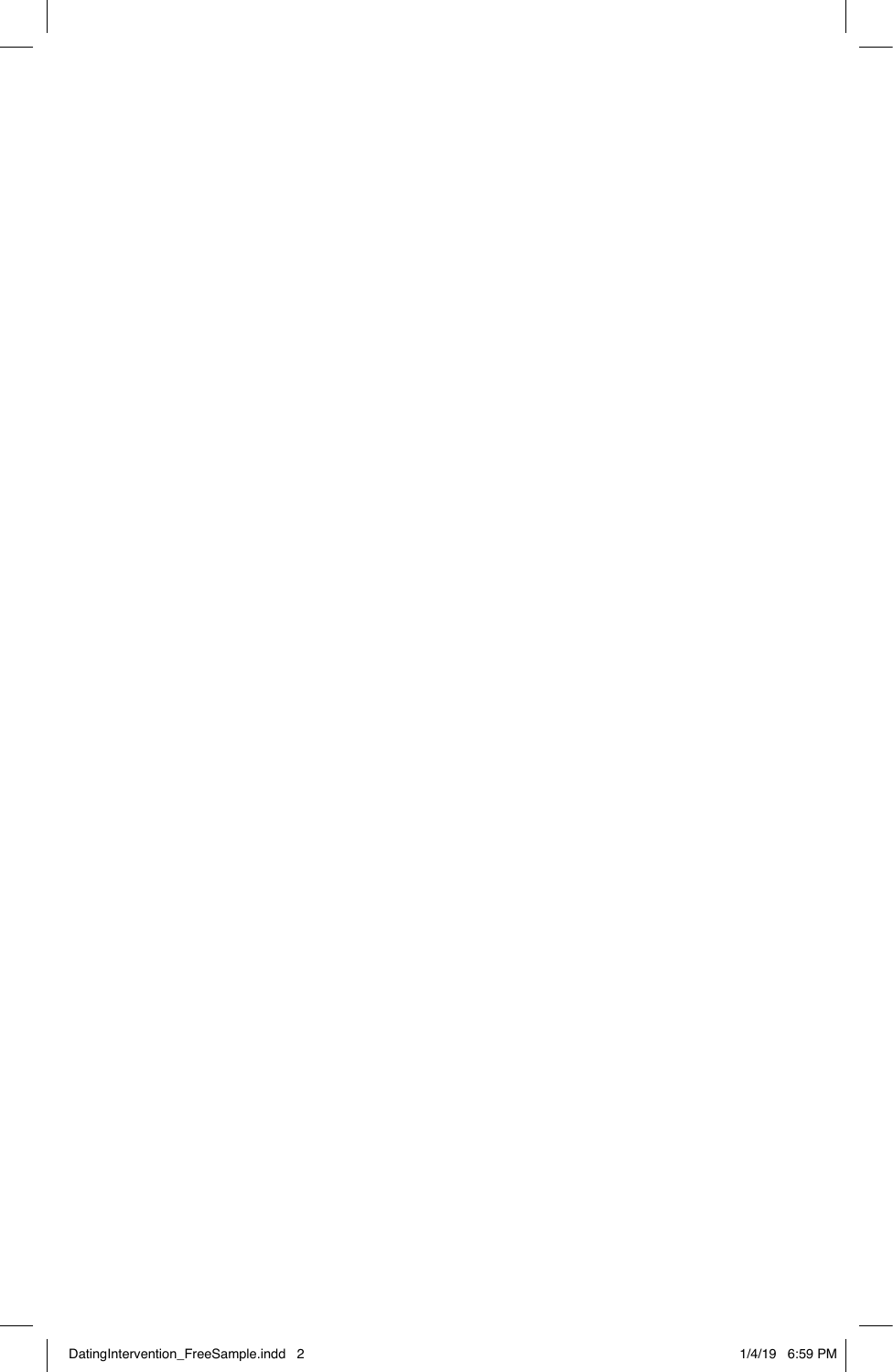# DATING INTERVENTION

#### **DO'S AND DON'TS TO DODGE DISASTER**

### **TRAVIS BRYANT**

## **TouchKC**

DatingIntervention\_FreeSample.indd 3 1/4/19 6:59 PM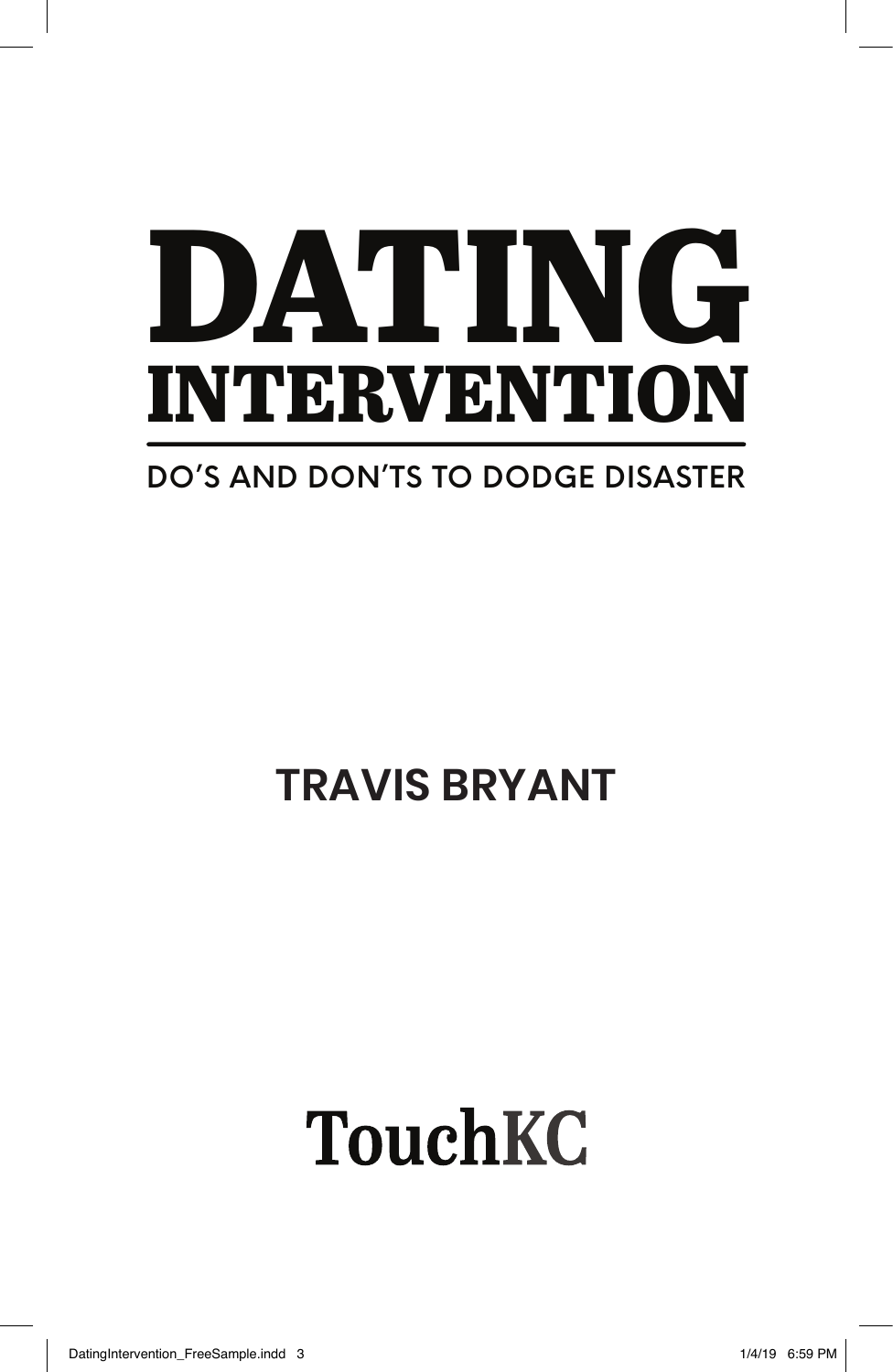## **TouchKC**

TouchKC, LLC Kansas City, MO

Copyright @ 2019 by Travis Bryant Book & Cover Design by Joshua Green

All Rights Reserved

For information about special discounts for bulk purchases, please visit touchkc.com

ISBN: 978-1-7335732-0-7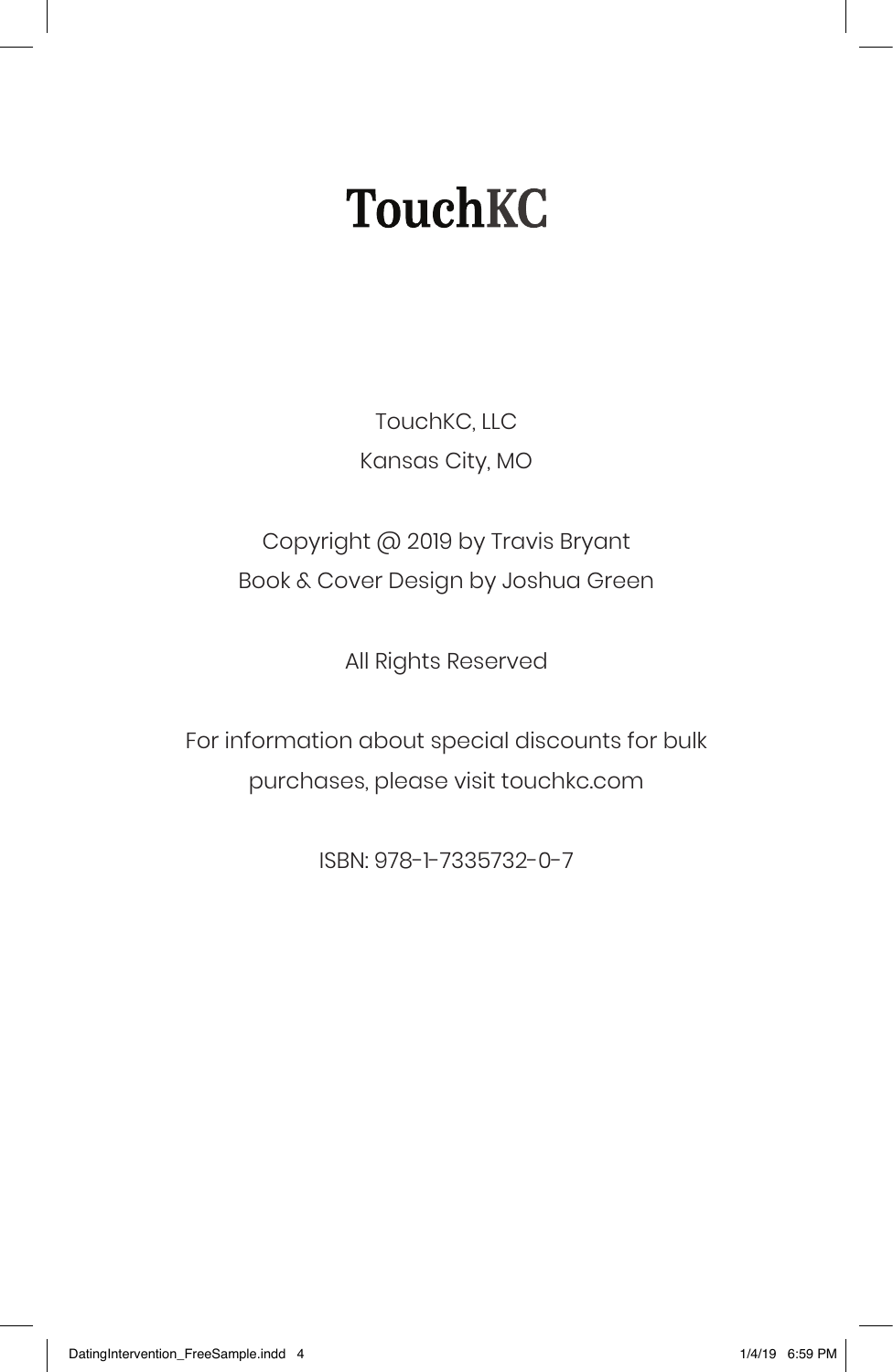## Table of Contents

| Chapter 2: Being in Love with Being in Love  24  |  |
|--------------------------------------------------|--|
|                                                  |  |
| Chapter 4: Putting the Cart Before the Horse  40 |  |
|                                                  |  |
|                                                  |  |
|                                                  |  |
|                                                  |  |
|                                                  |  |

#### **DATING DISASTERS: REVIEW**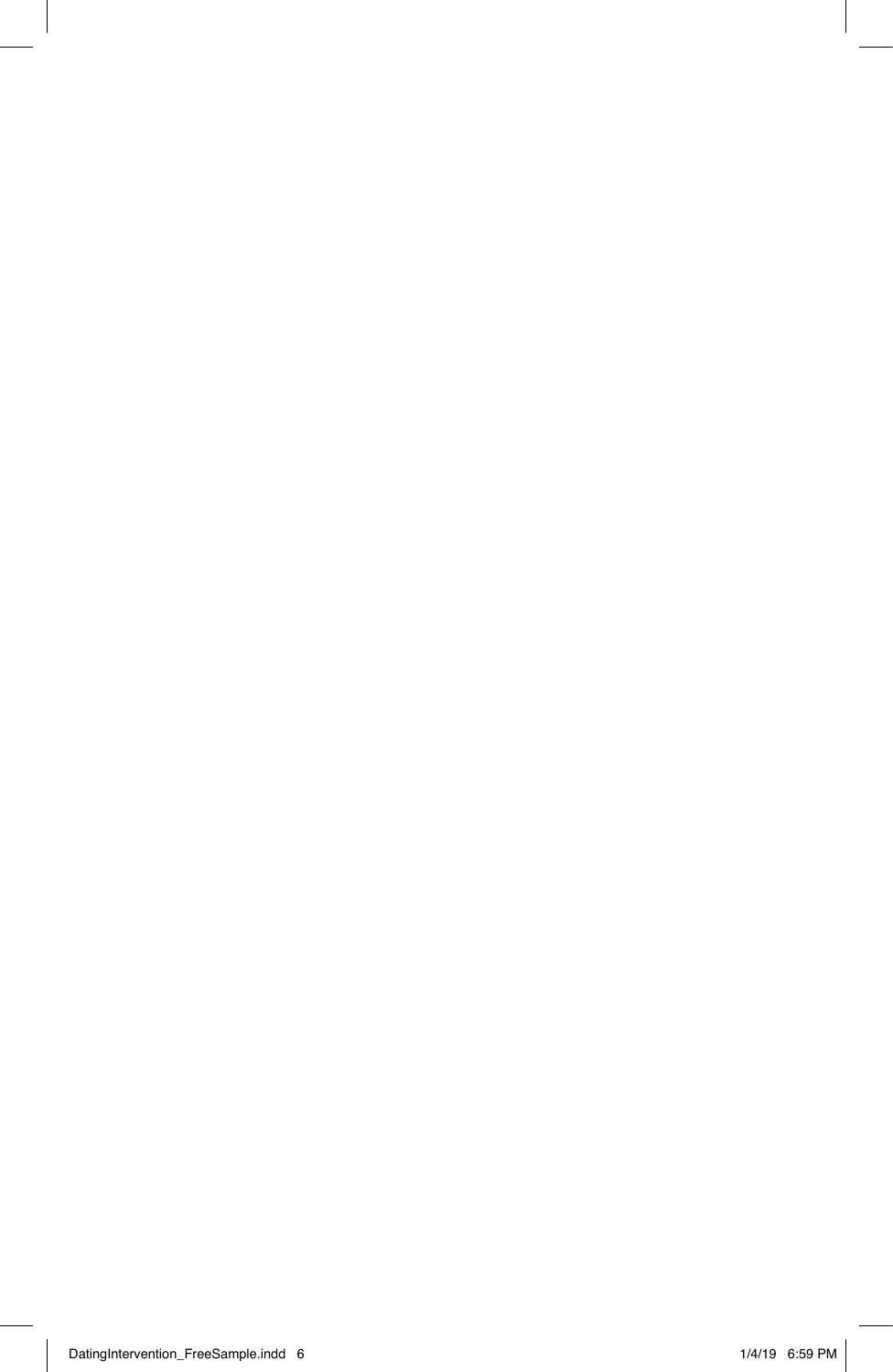## **FOR**

#### anyone looking to cultivate their interpersonal skills

*Our relationships are our most important resource.*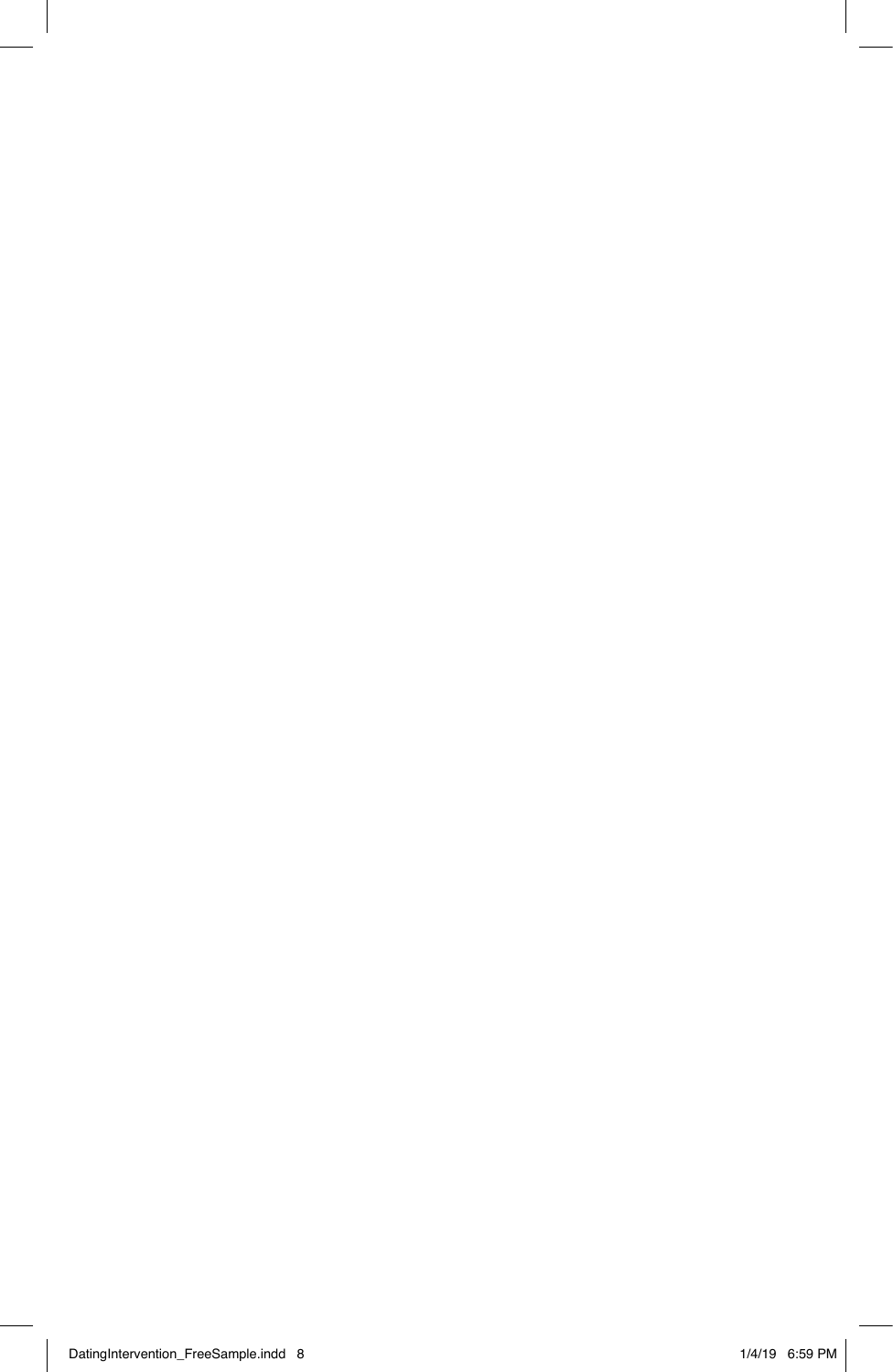## Preface

So I'm a big "why" guy. I have to know *why* in order to *be motivated* to do. If this resonates, then know you are not alone. I personally believe *why* is more important than *what*. This book was created because I realized that there is a very important element of marriage that is not talked about. If you can imagine marriage as a timeline, usually we focus on the middle (*the middle being the actual marriage*), and we all hope for a pleasant ending. Unfortunately, often times that end is traumatic. Often times that end is divorce. But no one talks about the beginning. **No one talks about how to date.** 

Challenge accepted!

With few exceptions, every romantic relationship begins with dating. This is where the timeline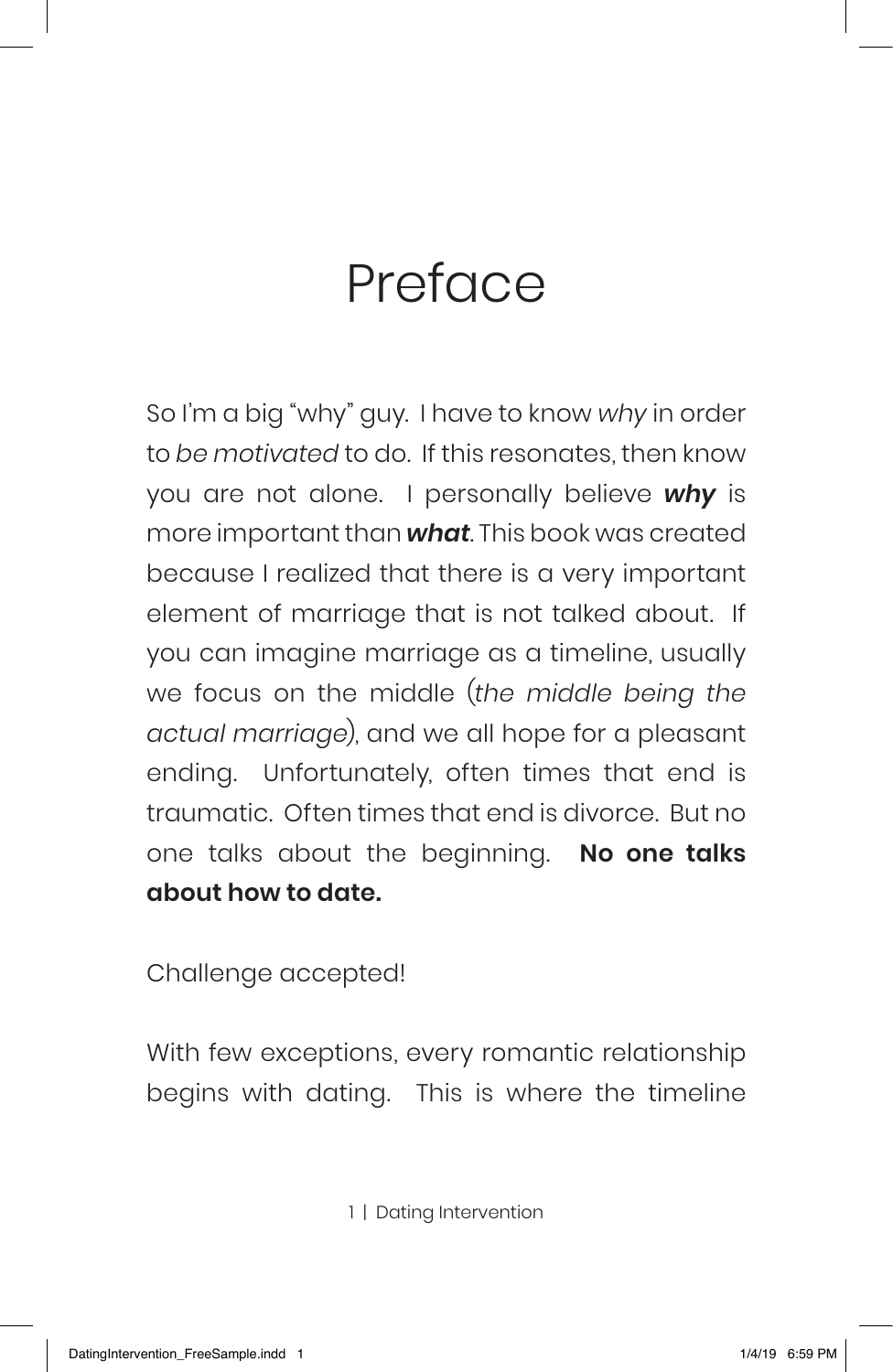starts, and this beginning sets the foundation of everything after. I want to at least spark conversation on how to think about dating, how to approach dating, and how to be safe while dating...all while having fun. Dating is exciting! Dating is awesome! But just like with most things that are incredibly awesome (driving a car for example), if we do not have proper instructions, we can/will hurt ourselves. I would like to offer a solution to this dilemma that we all face from time to time.

The objectives of this book are beautifully simple. By the end of this book, you will be able to:

- Understand the do's and don'ts of dating
- Describe what dating means and what dating does not mean.

As stated earlier, I'm really big on definition. Definition allows clarity, direction, and intention. Consider this: without definition you can't have

<sup>2 |</sup> Dating Intervention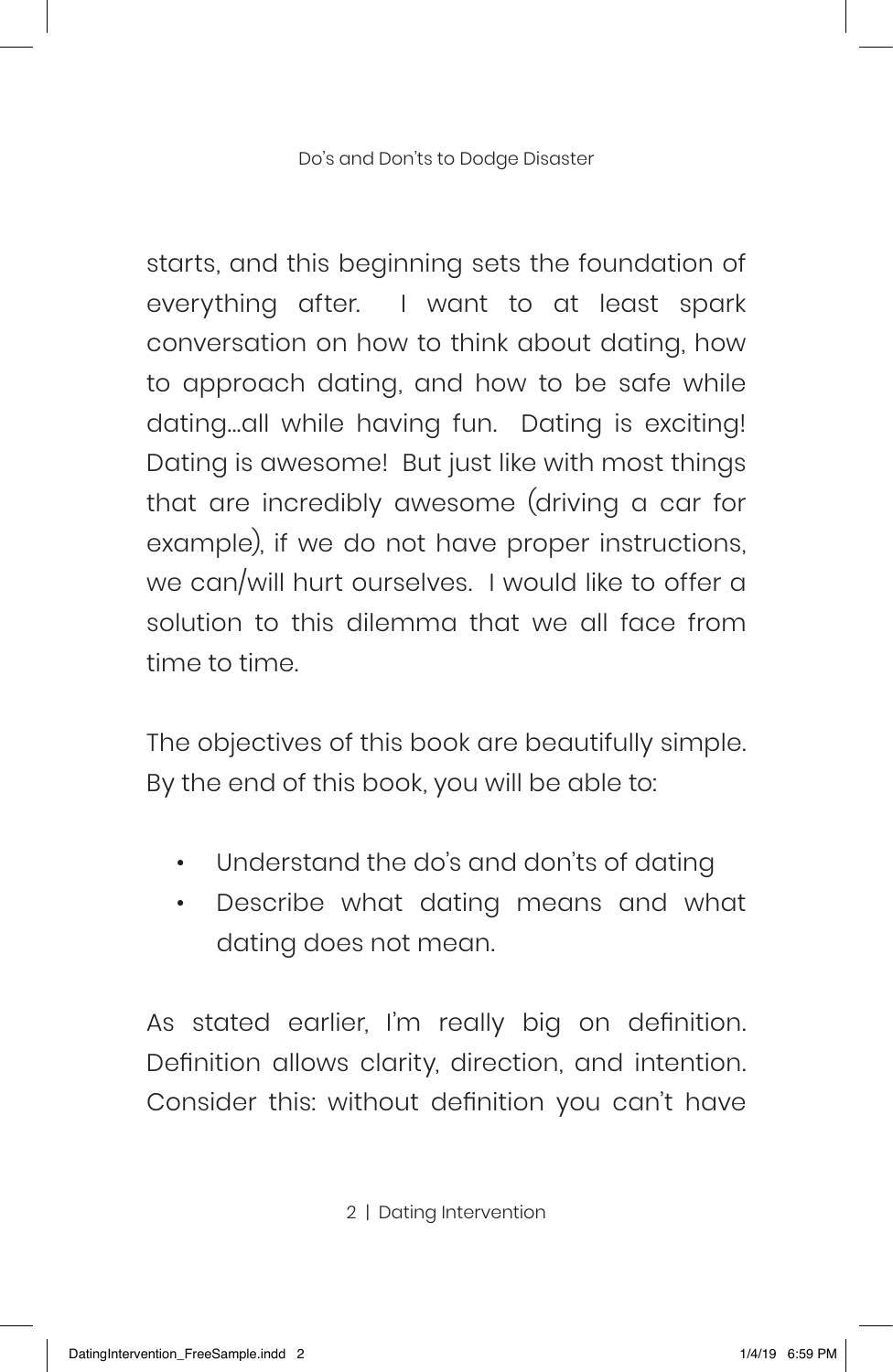Do's and Don'ts to Dodge Disaster

process; without process you can't have order, and without order there is only chaos. As we journey together, try to be conscious of not just what you are thinking, but *why* you are thinking it.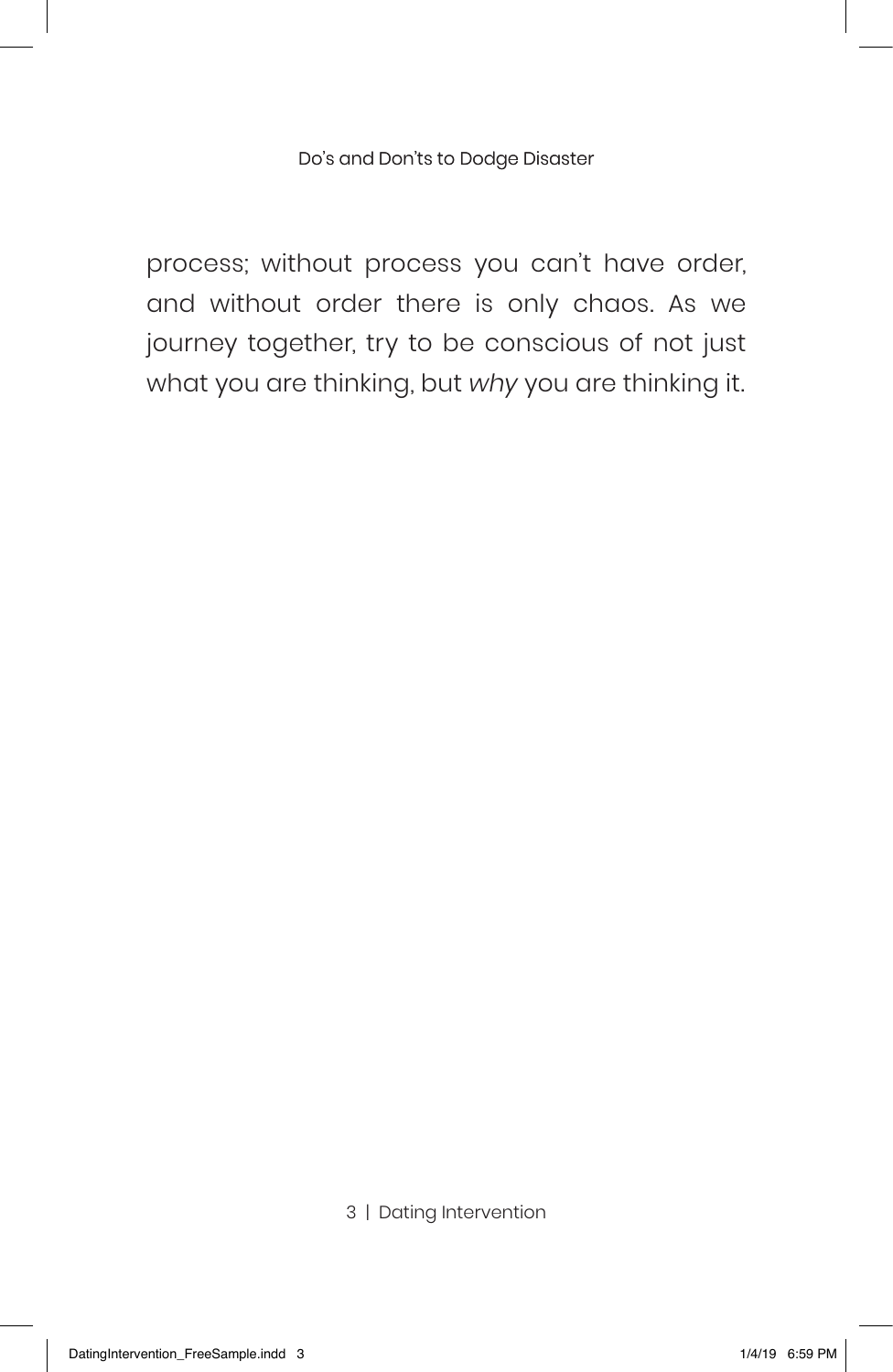## Introduction

#### **Cognitive dissonance.**

It does not matter if I am presenting a seminar on dating or a workshop on how to mentor effectively, I always take time to explain cognitive dissonance. It is a reality that you have to manage, or it will manage you.

Cognitive dissonance occurs when beliefs are contradicted by new information. This conflict activates areas of the brain involved in personal identity and emotional response to threats, real or imagined. This causes the brain's alarms to go off, triggering a person on both a cognitive and emotional level. The person may shut down, or even become violent in response, disregarding any rational evidence that contradicts what they had previously regarded as truth.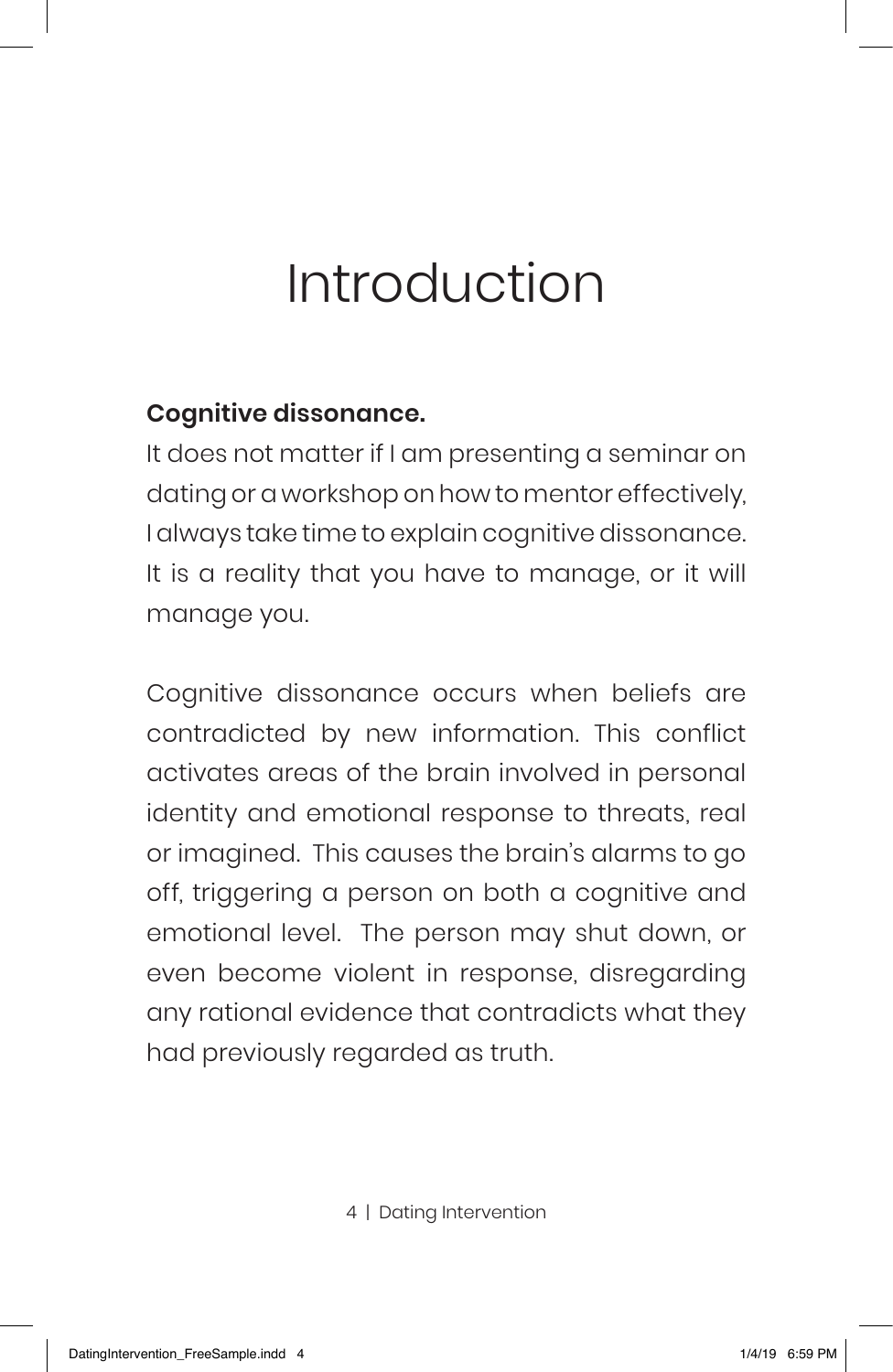Now, I know that's a really technical definition, but cognitive dissonance is something that we all have all experienced at some time or another. If I'm being honest, even though I am very much aware of it, dissonance still catches me off guard from time to time. As an example, have you ever had a friend that was in some ridiculous relationship that has failed several times? This SAME friend claims that they hate the person, yet this SAME friend still ends up in the SAME toxic relationship, hurting themselves over and over again. It always ends badly, but they "love" them. They are willing to give the object of their affection just one more chance—a promise made empty by all the times you've heard it. Finally, being the good friend that you are, you approach them.

You point out the obvious in the friendliest, gentlest, most loving way you know all in hopes that they might do something different. Surely, they must be unaware. Who would just choose to keep making the same mistake over and over?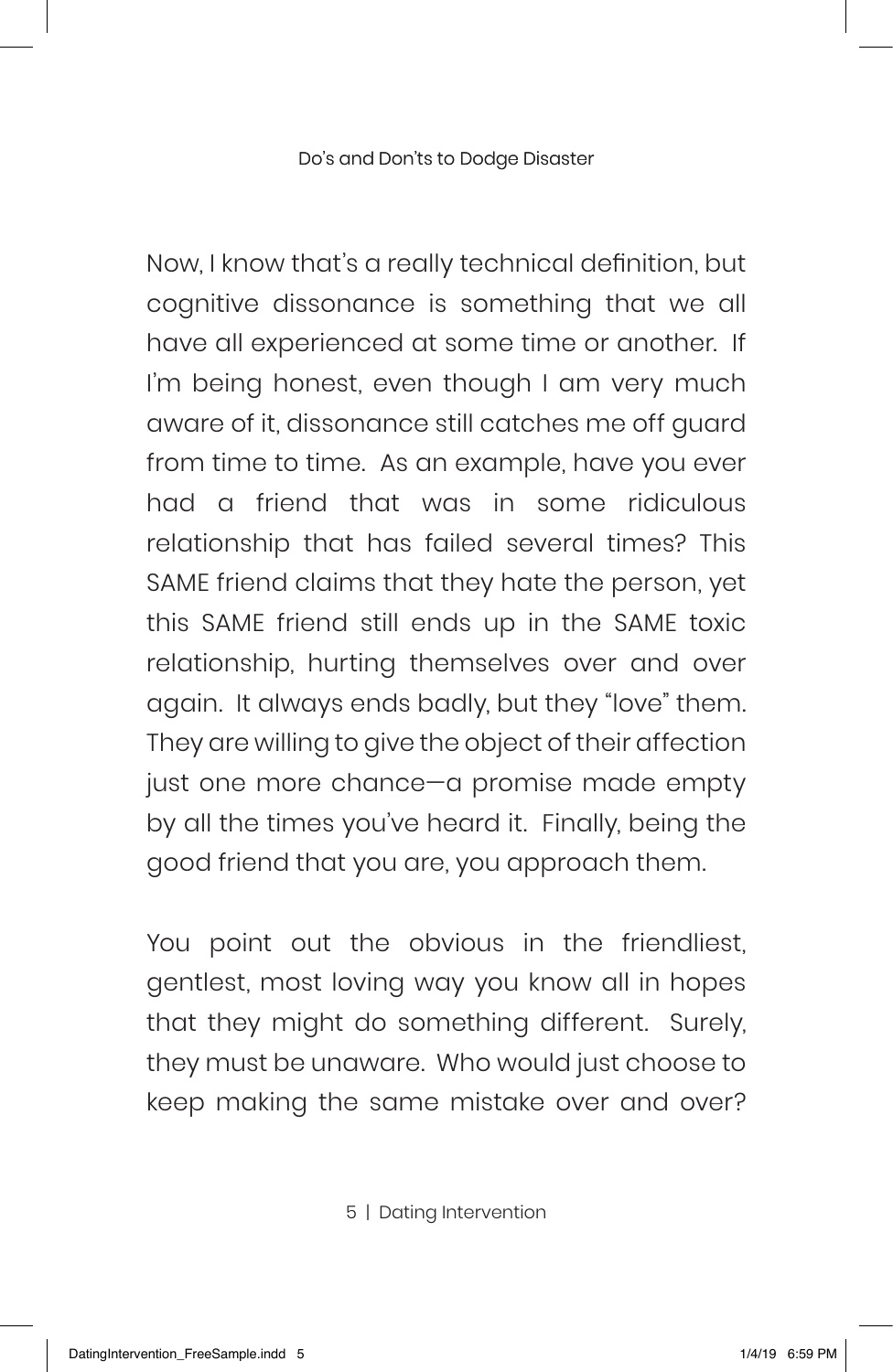Maybe no one that they love and trust has brought this dangerous cycle to their attention.

And what do you get for this effort of love and honesty? Aggravation, if not aggression. You are now the bad guy. They label you without regard to your intentions. They shut down. You have no idea what you did wrong or why they would refuse your help with such venom and anger.

What they experienced was cognitive dissonance. They know everything you are saying is true. They also believe themselves to be smart and intelligent. The truth you are presenting to them tells a story that conflicts with the truth they believe about themselves. A self-defense mechanism kicks in, and you, the messenger, now become the object of their internal struggle. Attacking you is easier than investigating the cause of their inner turmoil. Many friendships have ended over such dilemmas.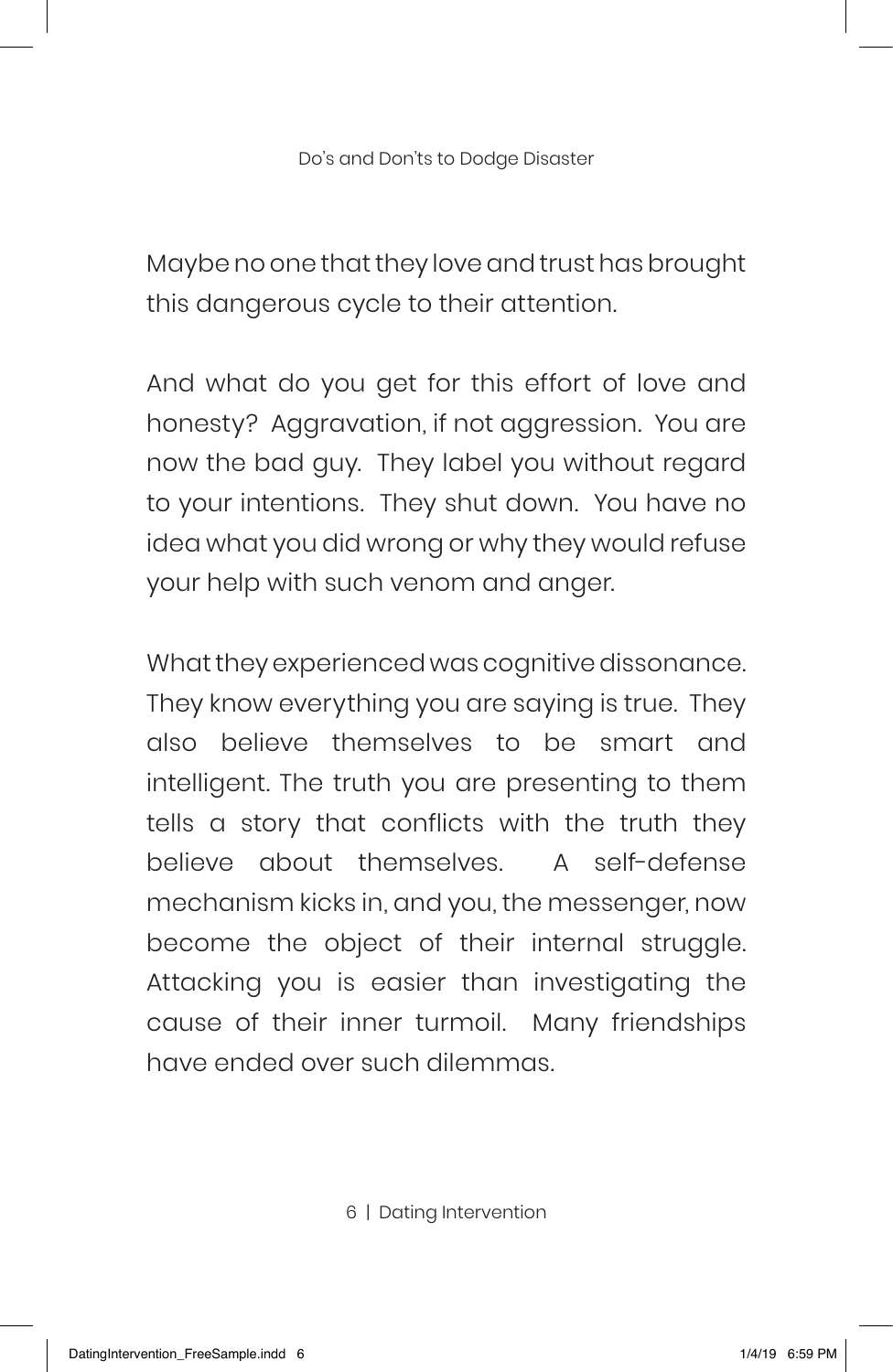Do's and Don'ts to Dodge Disaster

 Cognitive dissonance occurs when one's truth contradicts reality. This contradiction can be infuriating. "Don't shoot the messenger" is a plea not to mishandle dissonance. I now make that plea. Everyone struggles with dissonance at some point or another. When dissonance knocks on my door, I try to use the irritation as an invitation to look deeper within myself. Something triggered my internal alarm. It would be emotionally irresponsible of me to not at least check on what I believe I am protecting.

Throughout this book, you may experience some dissonance. That's okay. Honestly, the issue is not experiencing dissonance, but ignoring it. If you feel yourself being flabbergasted while reading, make yourself reason through it. Pause. Breathe. Then come back. **Do not let cognitive dissonance rip you away from an opportunity to be healthy.**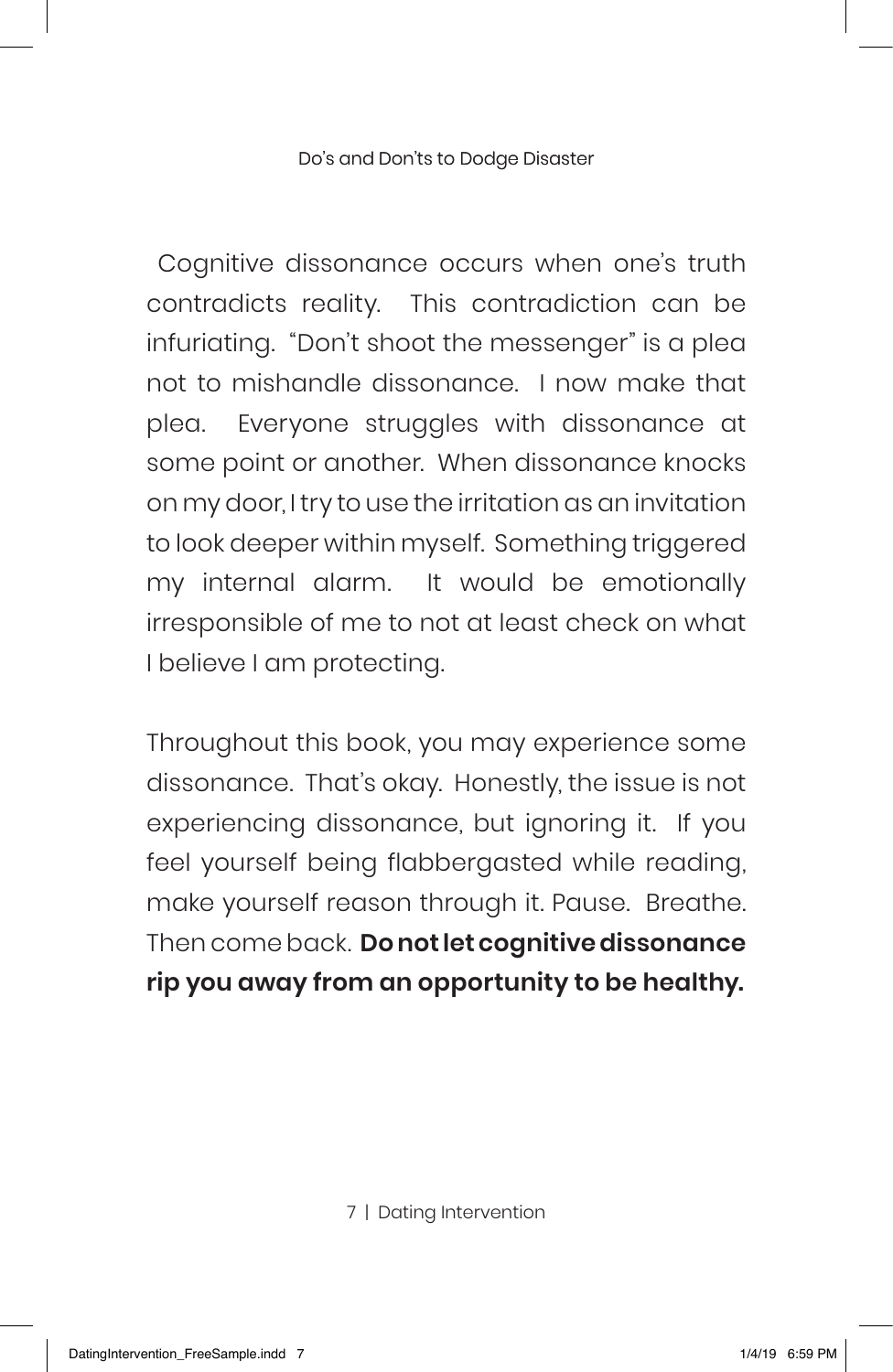## **DATING DISASTERS:** A LIST OF DON'TS

You are still here? Great!

So, we have not one, not two, not three, but *four* disasters that are the typical destroyers of romantic relationships. One would need to recognize and circumvent these disasters to date effectively.

Dating does not have to be destructive. Healthy relationship building should be a pleasant experience, even if things do not go beyond being platonic. And of course you want a pleasant, healthy experience; otherwise, you wouldn't have picked up this book!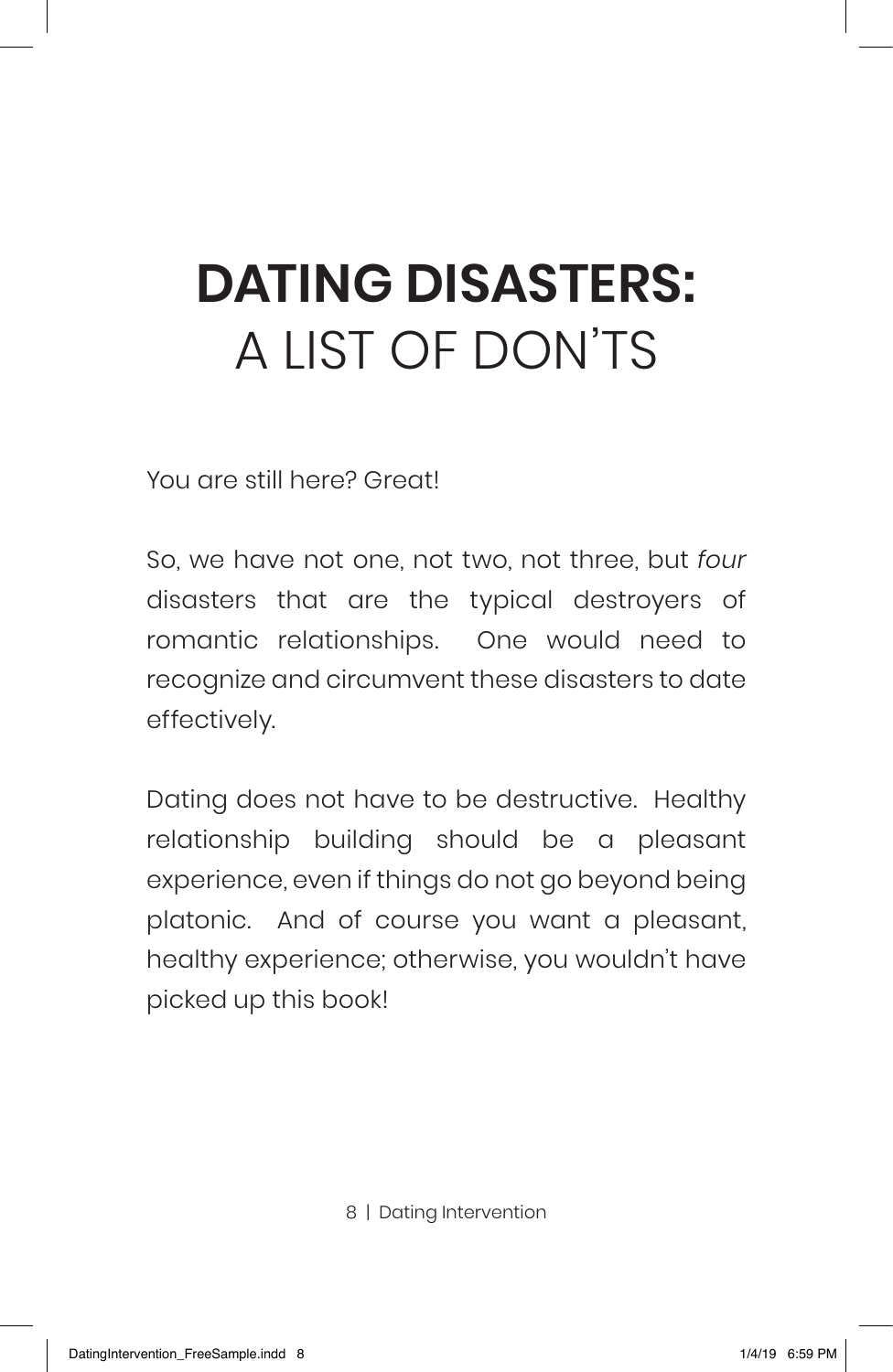Here are the four disasters to avoid:

- 1. Lack of intentionality
- 2. Being in love with being in love
- 3. Interviewing versus auditioning
- 4. Putting the cart before the horse

The principles that you are about to learn in this book do not promise to help you "find true love." However, this book does give the proper insight on how to value your time and get the most from the dating experience.

#### **Often what we think is the problem is not really the problem. Instead, how we think about the problem is the actual problem.**

Read on if you are interested in addressing and solving the dating crisis in your life. It will be uncomfortable at times. If you are looking for a quick fix…this is not the book for you. However, if you are really looking to make some significant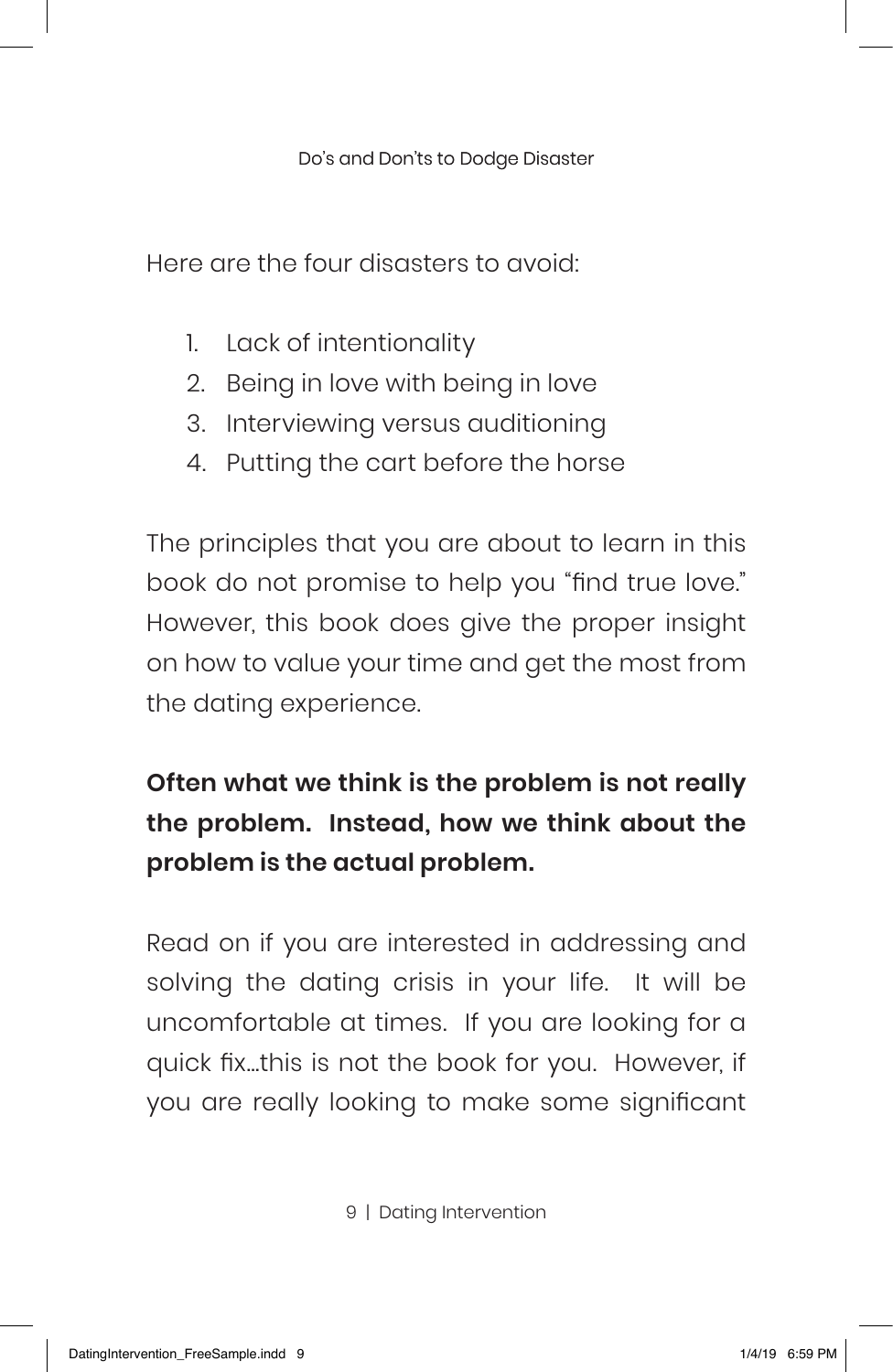differences in how you approach dating, I applaud you. Not only are you showing awareness by seeing that there is a problem, but are taking steps to do something about it. I am honored to be a part of your process.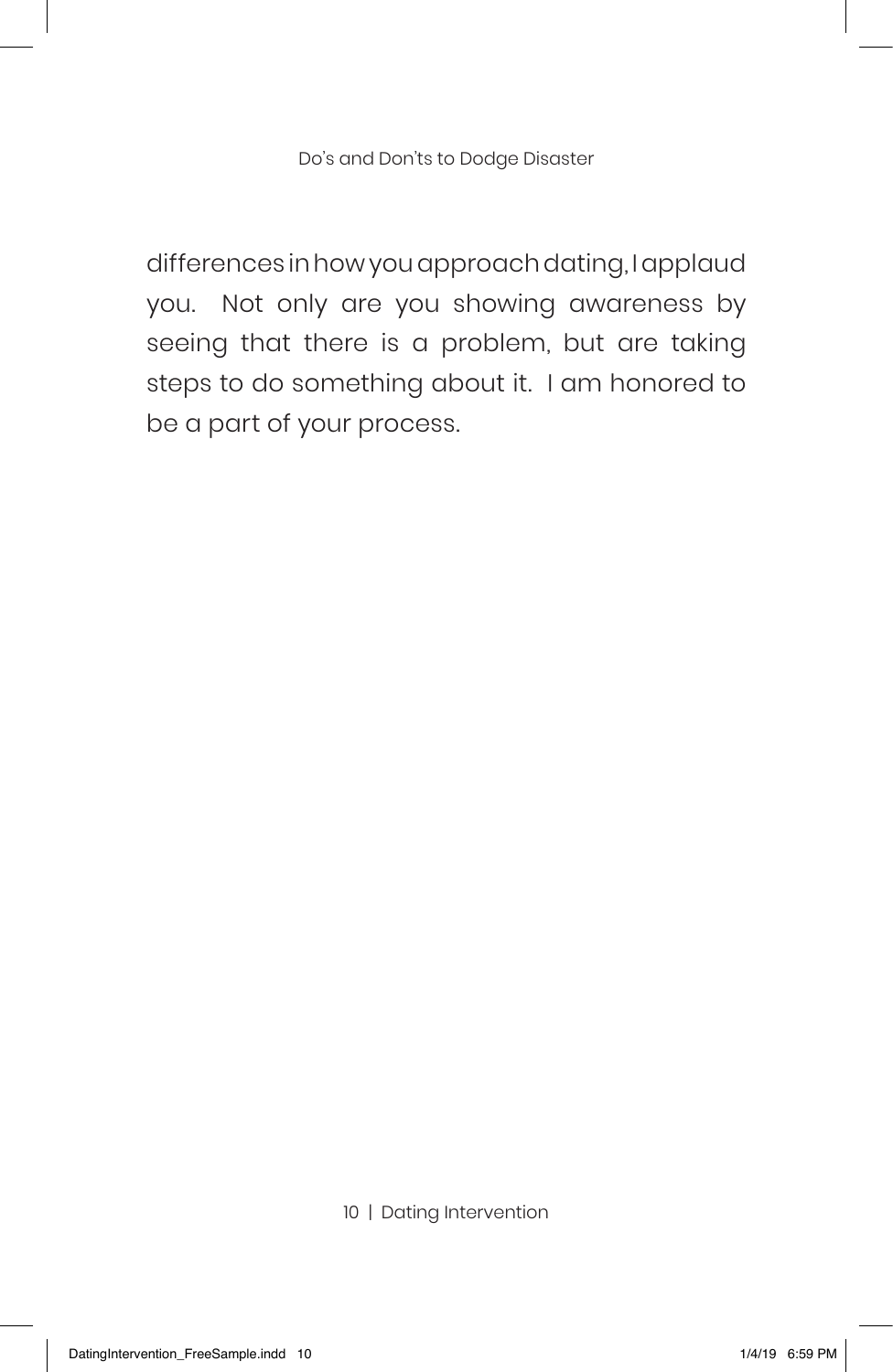CHAPTER 1

## LACK OF INTENTIONALITY



We sail within a vast sphere, ever drifting in uncertainty, driven from end to end. We so

Blaise Pascal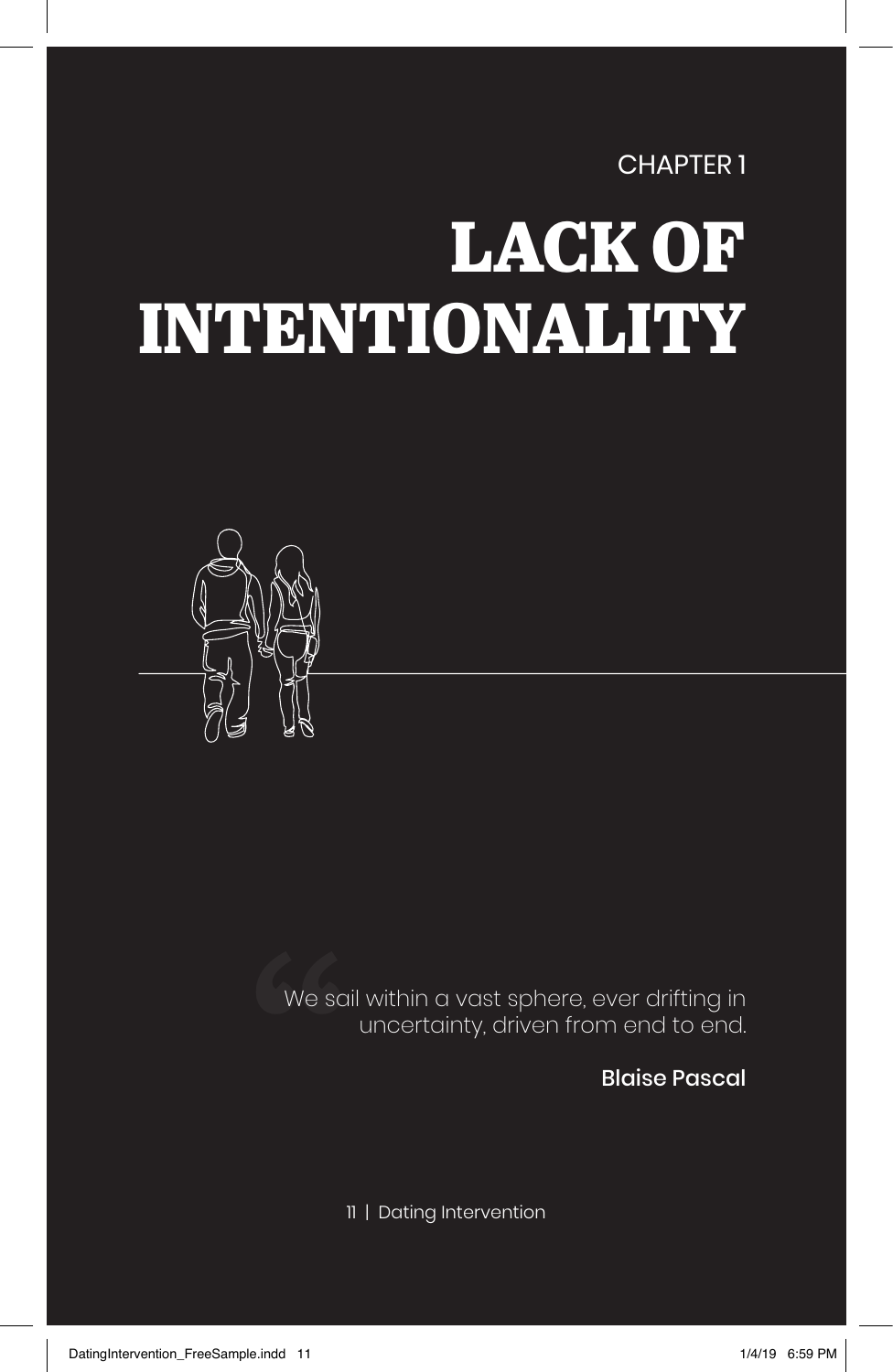## LACK OF INTENTIONALITY

So here's the thing—dating is about you. You are valuable. Your time is valuable. For any of the concepts of this book to make sense, you have to embrace this reality. You are valuable everywhere you go. Any place you enter instantly becomes different because you are there.

#### **You are valuable.**

Don't let anyone tell you differently. The greatest part about dating effectively is understanding that dating is about you. And when you believe something is valuable, you are very intentional with how you handle it and who you let handle it. To put yourself in a physical situation without really thinking is dangerous. But when you put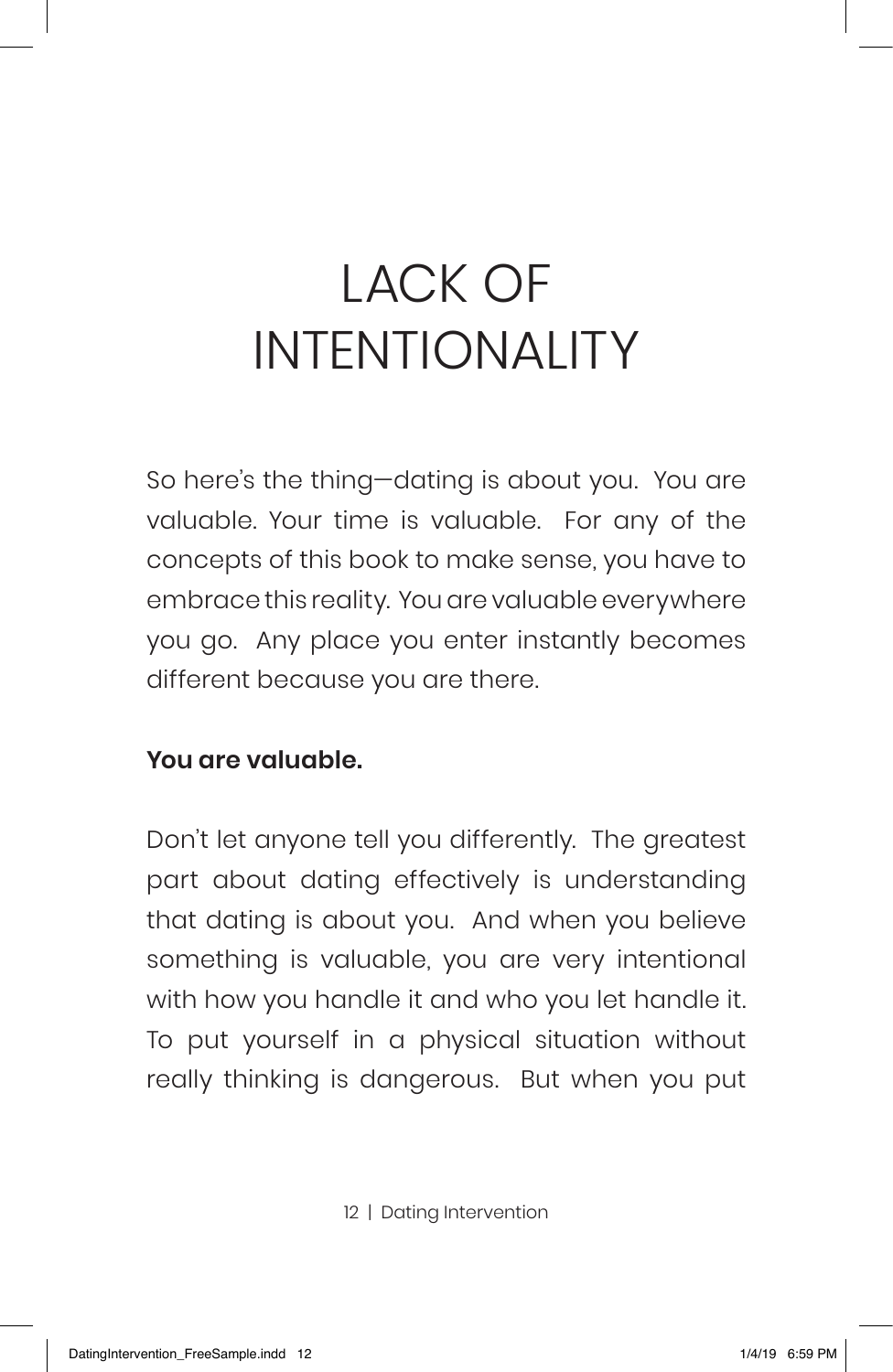#### Do's and Don'ts to Dodge Disaster

yourself in an emotional situation without thinking…it can be traumatic.

Be aware of your emotional state. We have seen what happens when matters of the heart are handled carelessly. Devastation and heartbreak, resentment and shame; these negative experiences are often the result of being careless. They don't have to be included in the dating experience. These are things you can avoid, but when you are not intentional, that means you are moving to someone else's agenda.

I'll give an example. Have you ever gone to the grocery store without a plan? You had just money and your hunger. You go to the store because you are hungry and hope for the best. Walmart is counting on you, your hunger pangs, and your wallet. A most dangerous combination.

If you're anything like me, now you're at the cash register with a whole bunch of stuff that you really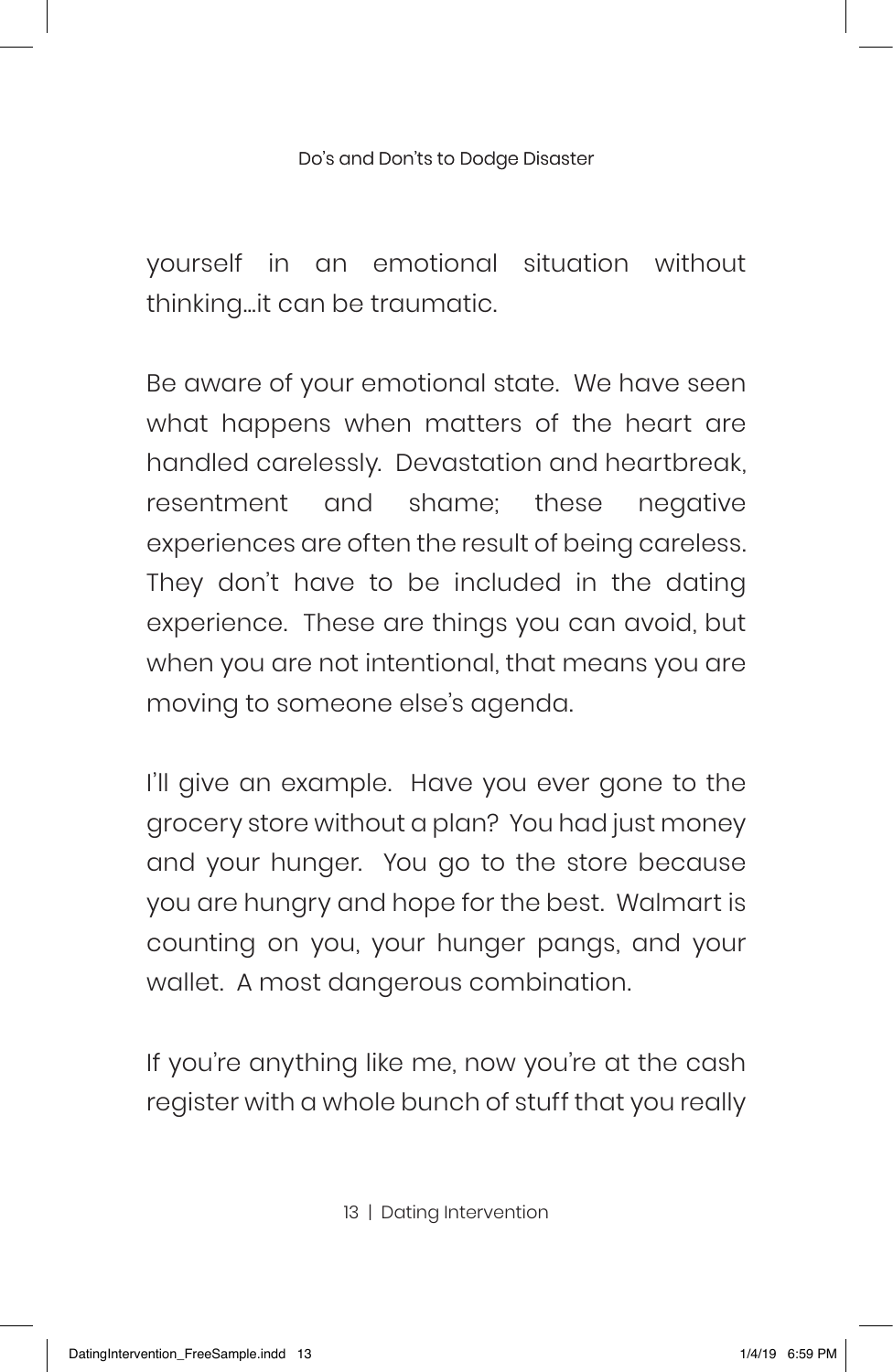don't need, challenging your budget in ways that are completely unnecessary. The cashier rings you up. Now you have to choose between praying that your debit swipe doesn't betray you or require you to make that long walk of shame, replacing items you didn't need in the first place. And think, this is just grocery shopping. It is even more dangerous when we tie ourselves emotionally to people without being intentional.

Dating while being lonely and distraught has some parallels to grocery shopping while hungry; you can end up paying for what you never should have purchased in the first place. Remember, you are valuable. If you have forgotten that, or if you find yourself wondering if it is true…then don't date. You are a starving person at Walmart. Time is the currency, every isle an opportunity to spend. An hour later, you are still wondering the isles, looking for fulfillment. In dating, you can waste a lot of time and resources simply because you were unsure of what you were looking for in the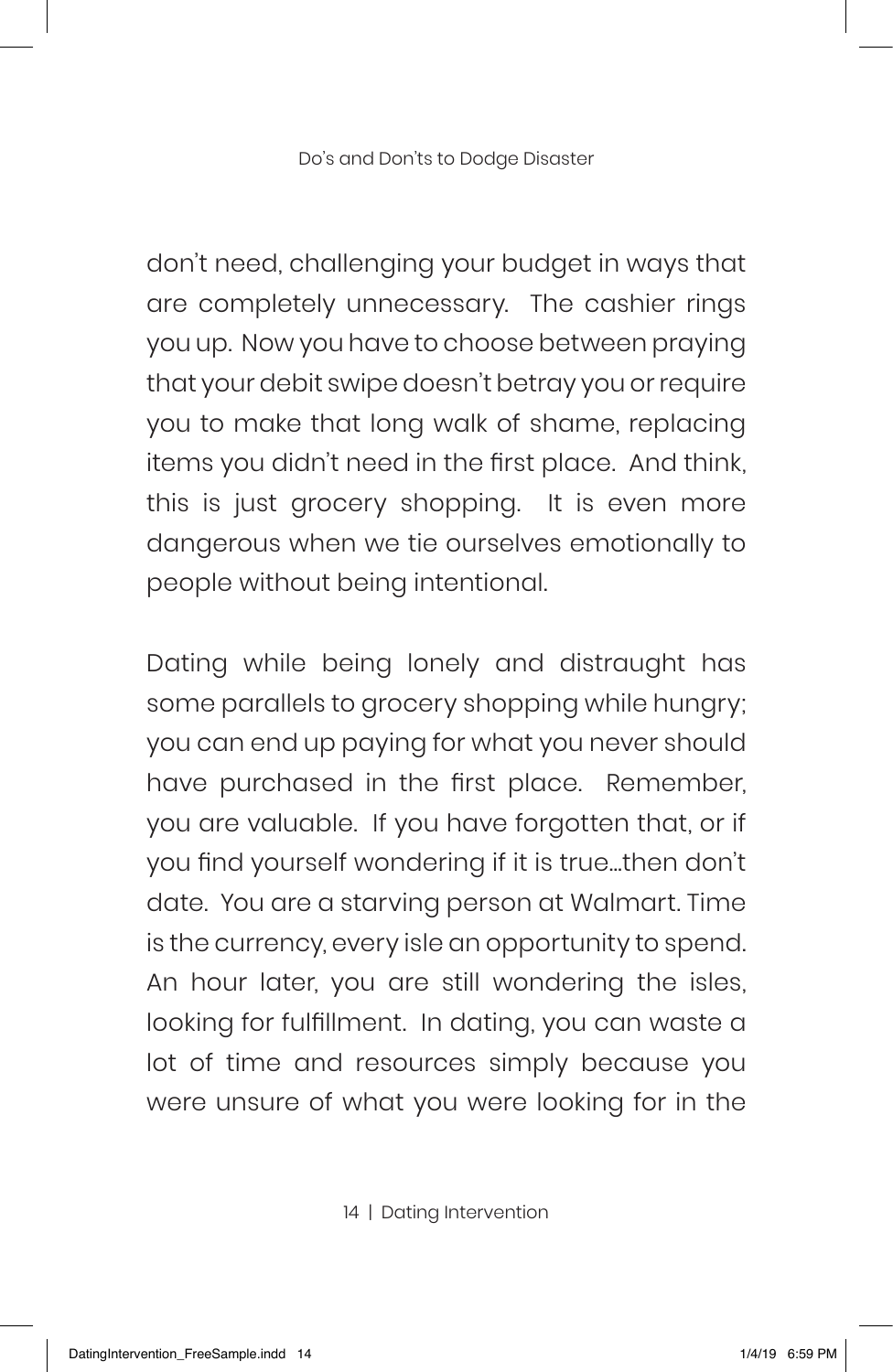first place and you allowed your emotional state to influence your decision making. This is very dangerous indeed.

#### **Know Your Agenda.**

There was something I read recently about the psychology behind grocery store aesthetics. Placement, colors, even the music, are all purposely with intention for the consumer to… well...*consume*.

You don't need any ice cream; you probably have ice cream at home, but why not? You may believe that you wanted ice cream, but in truth, some companies actually hire a psychologist to help them set you up. If you go there without intention, then you are following their agenda. Similarly, if you are dating without intention, then you are following the other person's agenda.

You are more valuable than that—drifting without purpose. You don't know where you'll land. As I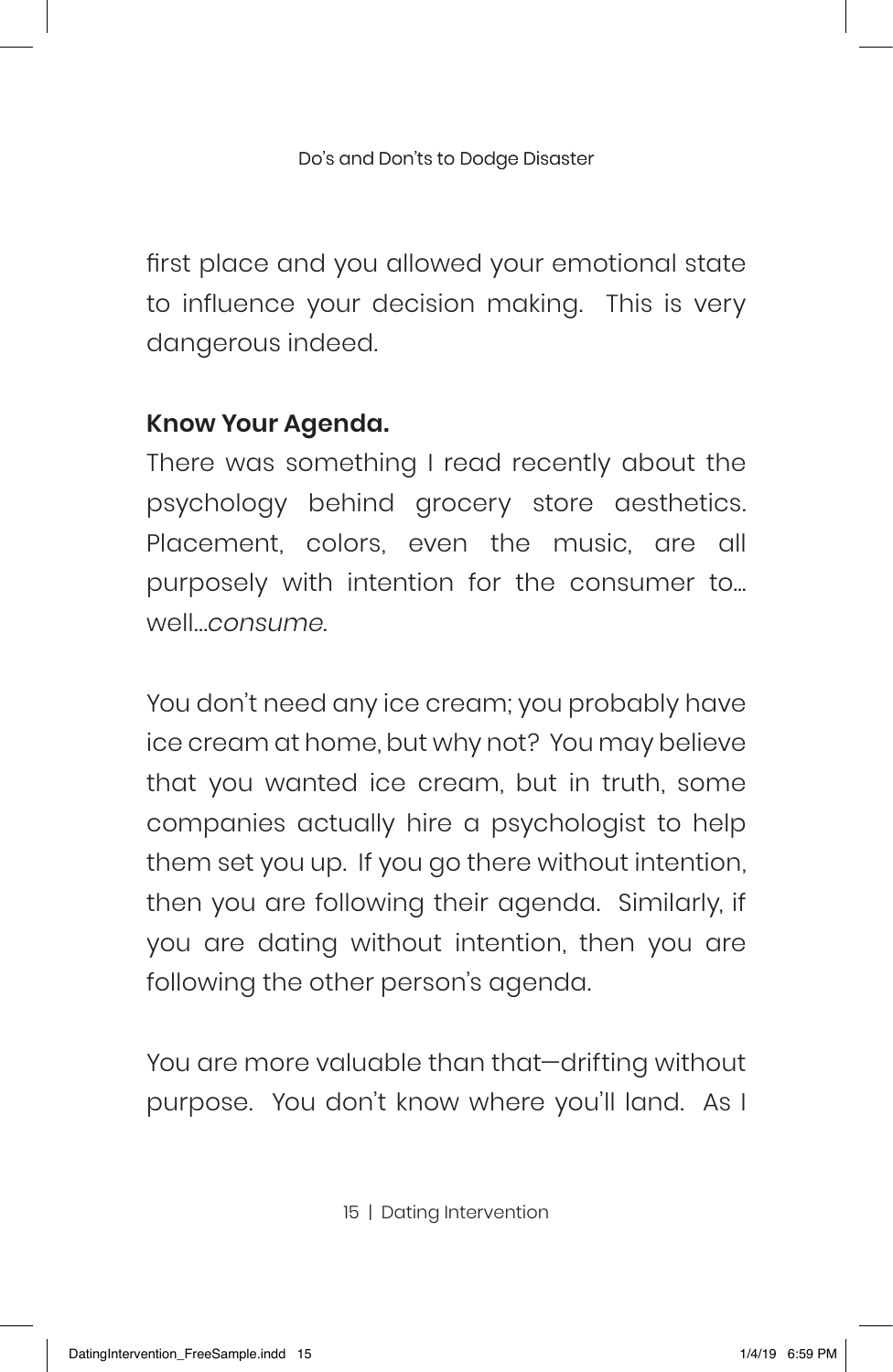will say again and again throughout this book, your time, resources, and effort are too valuable for just "*hoping for the best*."

Here is a phrase to remember (especially around the holidays): **Don't let loneliness make a fool out of you.**

Relationships are too important to our well-being. Don't just "drift" into them. Be selective, be intentional, have a plan. If you are dating to just have fun, that's okay. But be upfront about it. Communicate your intentions. Things may change…and that's okay, too. But be aware, be vocal, be honest. I'm not just talking about being honest with yourself, but also with others. So much emotional static occurs because of lack of transparency with self and others.

#### **Delay intimacy.**

The word of the day is situationship (*Webster eat your heart out!*). A situationship occurs when the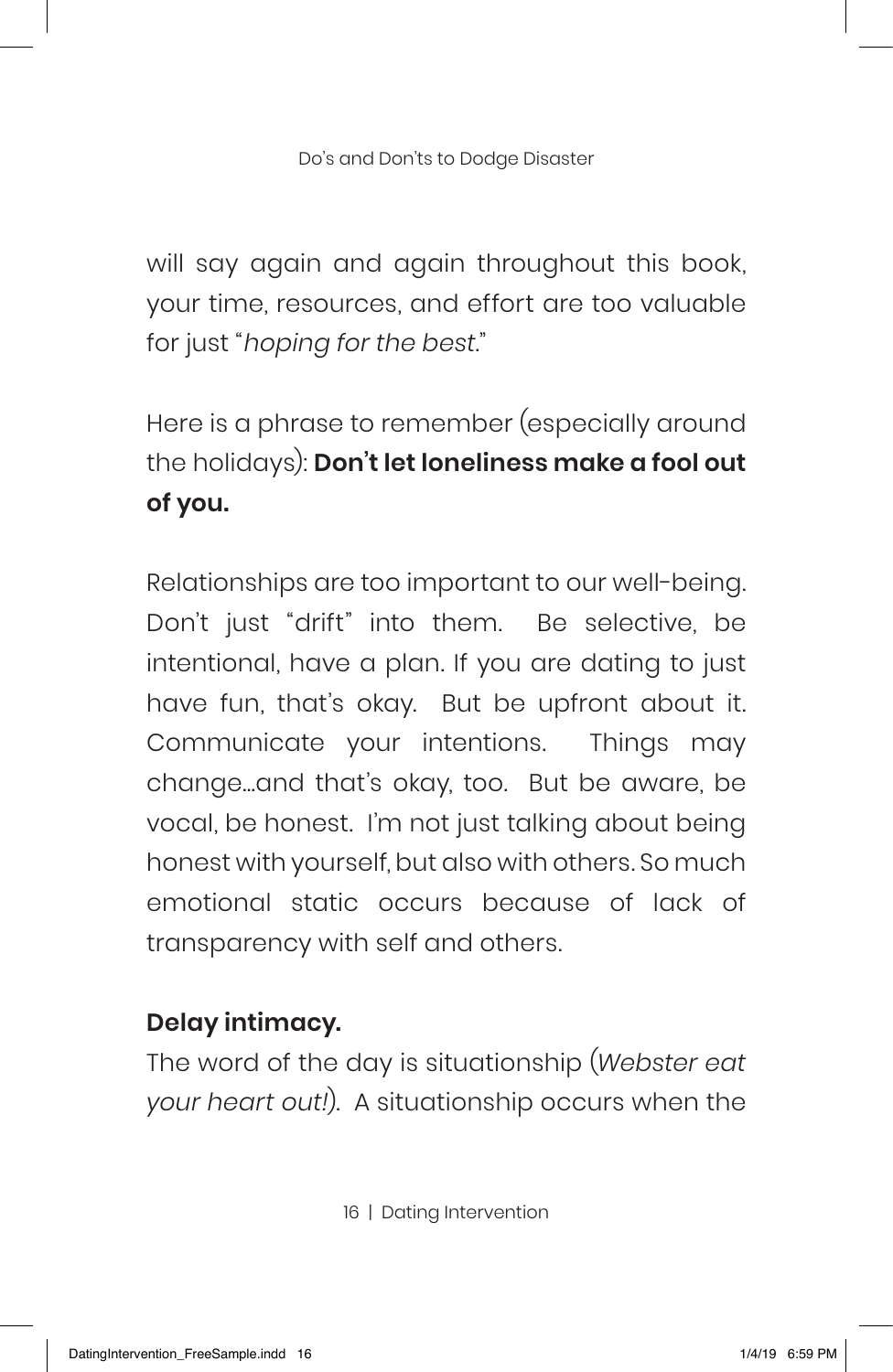Do's and Don'ts to Dodge Disaster

content of the relationship doesn't match the label given. For example, you are "friends" (label) but are also sexually involved and living together (content). Situationships should be avoided. Here are some signs that you know you are in a situationship:

- **• "What are we?"** If you have to ask...then you know exactly where you are. A situationship.
- **• "We're just talking."** For my readers of European descent, this is an urban code for "I don't really know what is happening, but I'm developing feelings and hoping that the other person feels the same, based on very thin evidence."
- **• "Friends with benefits."** This is a title that says nothing at all. All friendships should be beneficial. It sounds like a grown up thing, only to be handled by the sexually mature. But do you think you can have one side of sex (climaxes, relief, affection) and not the other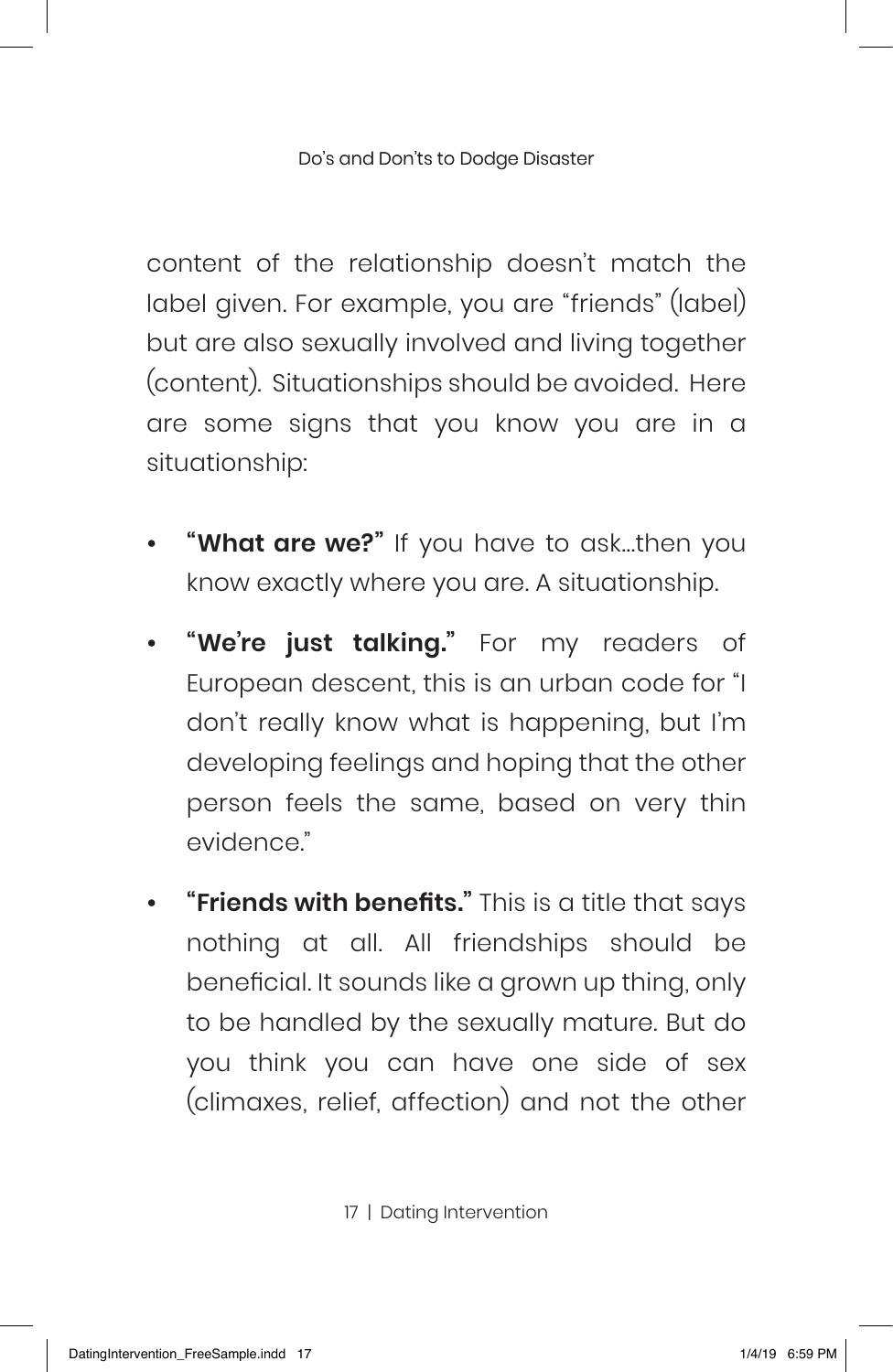(attachment, bonding, desire?) Don't fool yourself. "Friends with benefits" is a situation that comes with a timer. It's a game of hot potatoes, and who ever cares first loses. You are too "mature" for that.

**• "Your relationship has to be a secret."** Why are you ashamed? Sure, I understand how people can be nosey and make things dramatic. But there is a difference from keeping something secret and keeping something private. More times than not, you are hiding from your friends and family because you know what you doing is foolish, and don't want your honest friend to tell you about yourself.

If any of these points define a relationship you are in—congrats! You are in a situationship! Stop telling people "it's complicated." At least be honest with yourself and the person you are dealing with. It's one thing to take a fruitless risk.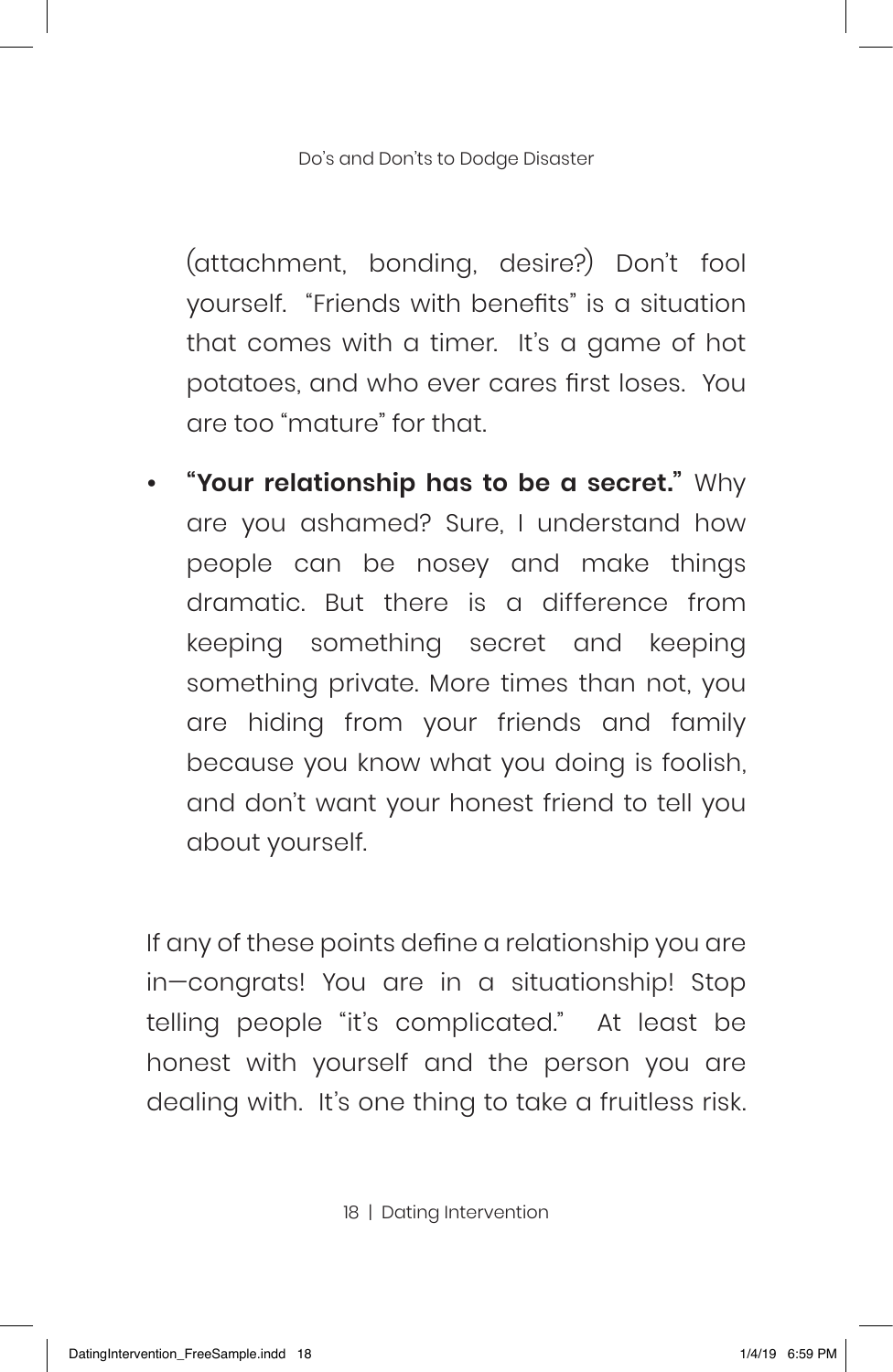It's another to be in denial about it.

Here is a truth, even for the most introverted individuals—you want to connect. I want to connect. Everyone wants to connect! So, now you are connecting haphazardly to a person in a desperate attempt to deal with your own loneliness, to deal with the hunger that you have. "A hungry man walks into a grocery store"…if you remember that analogy from earlier, you can see that making decisions while in a desperate state of mind or condition can be dangerous.

Before you have cognitively assessed what you are signing up for, now, intimacy has been created. Intimacy is a glue that gives the greatest high. This is why that "friend" that was in that bad relationship and can't get out of it. They are addicted to the intimacy and the connection it provides.

I used to play this game with magnets when I was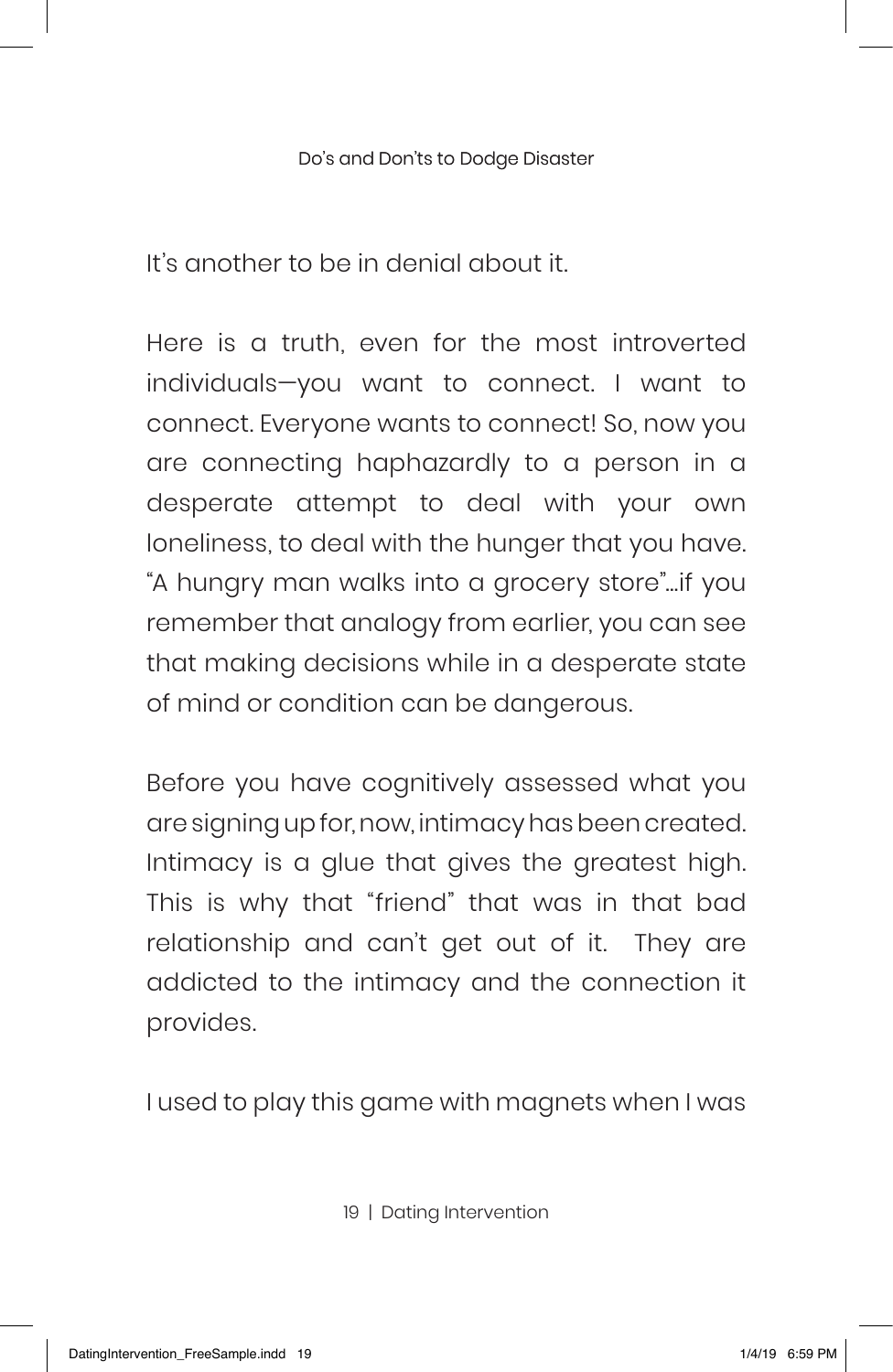younger (and so did you). I would take two magnets and see how close I could get them without touching. It would take so much control, and I could not maintain it indefinitely. Unless I completely and intentionally placed them down a safe distance apart, they always snapped together, sometimes startling me. Human beings are very similar in regards to affection and attraction. There is such a deep need for validation, that it doesn't take much for us to be pulled in. **Attraction, time, and opportunity are the main ingredients to form intimacy.** 

In your mind, you were going to regulate how close your *magnets* would be. "*Oh, you know, but we aren't going to let it get that that far.*" But that's not a plan. That's bravado. Now you're in another situationship; your best friends are pleading with you to escape. Now you are mad at them, as intimacy, which is beautiful in the right context, now creates chains that are hard to escape. Dating has become something else. The content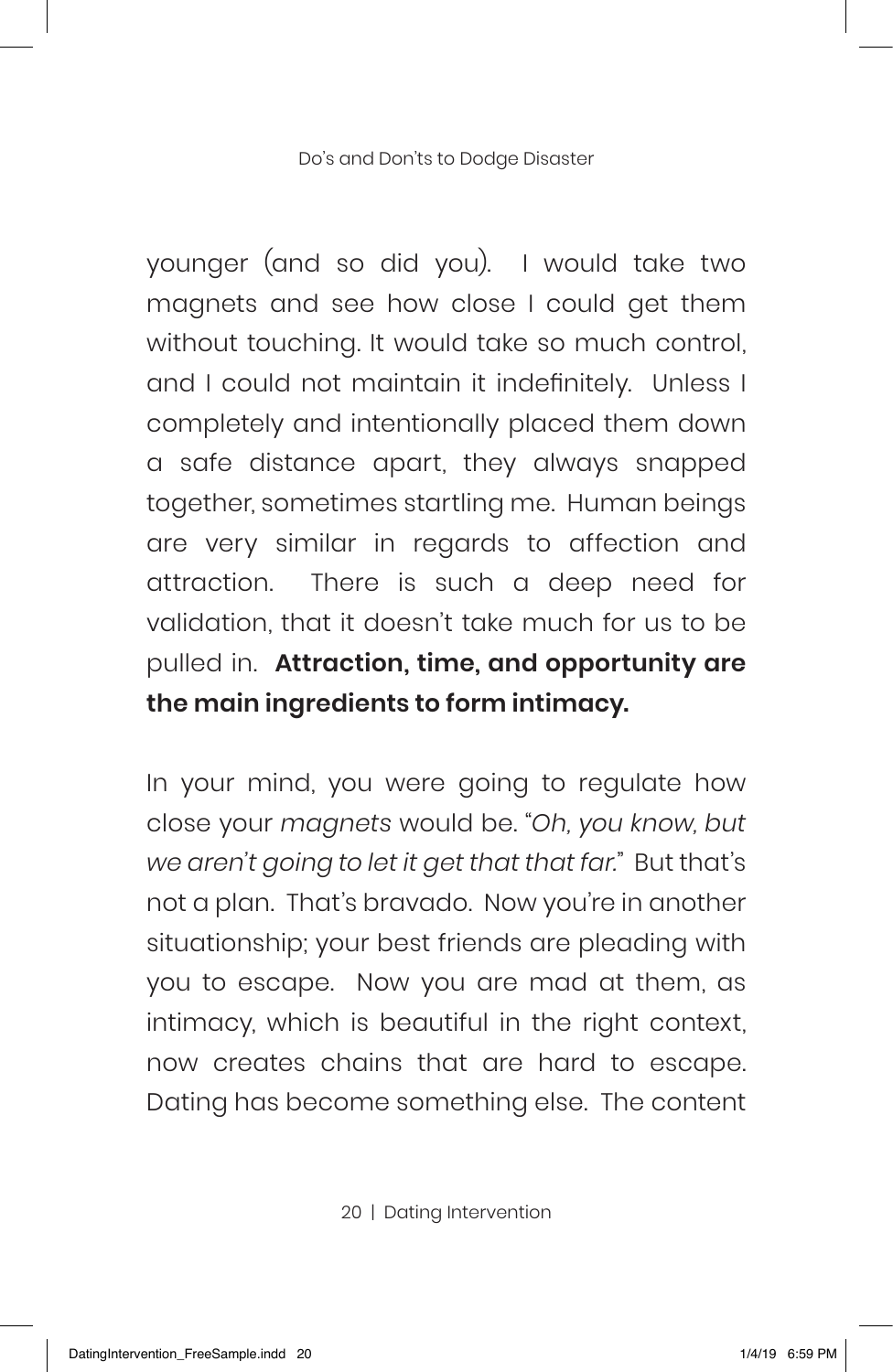#### Do's and Don'ts to Dodge Disaster

of your relationship and your label aren't matching.

Honestly? Dating is just really getting to know a person intentionally. That's it. Take a business date. Getting to know another for a specific reason, whether it is a possible partnership or creating a marketing strategy, it's just getting to know a person. When intimacy gets involved, something changes. Please hear me out. Follow the logic. Think of your closest platonic relationship. Was physical intimacy necessary to get to know them? Of course, not. In fact, when a person is trying to rush intimacy, that should be treated as a red flag. It is an attempt to rush an emotional connection before addressing things cognitively. If you haven't caught it yet, **dating should be a congnitive process.** 

When it is purely an emotional one, when intimacy is out of context, you'll find yourself in these dangerous situations. The bruises and scars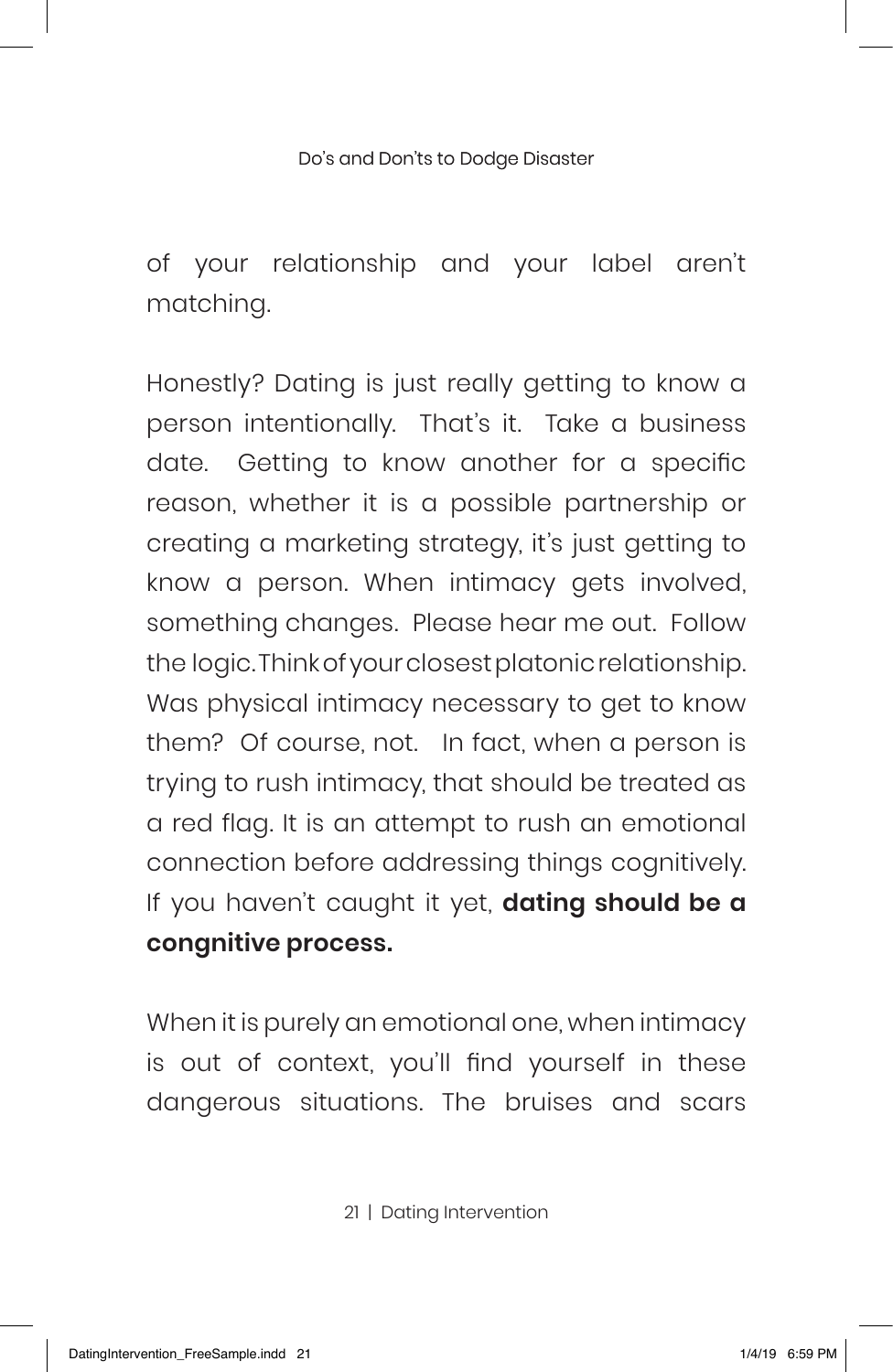might happen even when you are cognitive. But the horror stories usually happen due to failed expecations that were made only in the context of emotional fulfillment.

Don't do that.

Ladies, when he approaches you, all handsome and educated and full of compliments and expensive cologne, feel free to be flattered. There is nothing wrong with that. If he finds you attractive, please, investigate that possible blessing. But your own desperate desire to belong to someone will cause you to add other expectations prematurely. No, he is not the one. No, he is not proposing tomorrow. It's a compliment. Yes, you are beautiful—and so are dogs, cats, and mice. **Emotional stimulation is not a sign of commitment, but observation.** That's it.

Make him actually clarify his intentions, and then